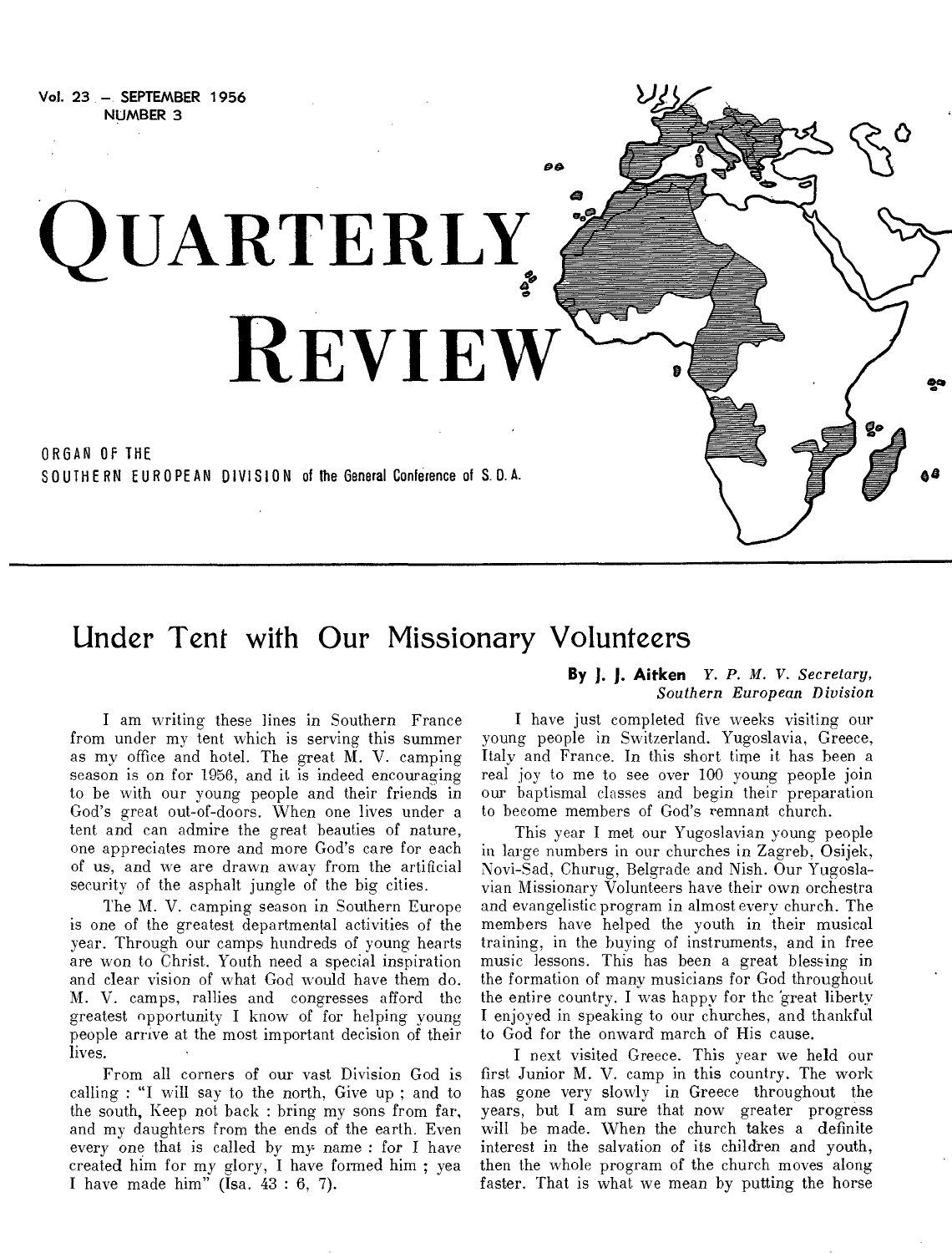before the cart instead of being tempted to put the cart before the horse. We need the forces of our fully consecrated youth to help us on the upward pull to the kingdom of God.

Brother Poulos and Brother Germanis, along with their wives and a group of counsellors, were remarkably successful in bringing together about 80 Juniors in two separate camps — one for boys first, and then one for girls. Each of these camps lasted almost three weeks. The site chosen was a very beautiful one, overlooking the sea along the coast of Greece. Forty per cent of the campers were non-Adventists, but all of these expressed their desire to some day become members of our church. I am sure if the apostle Paul were alive today he would have been most happy to see his young torch-bearers running the race of life that has been set before them in God's Word. Once again he would have exclaimed, "Ye shine as lights in the world ; holding forth the word of life" (Phil. 2 : 15, 16).

From Athens I sailed to Brindisi, Italy. and i. a few short hours of driving I was in the high Sila range of mountains in the very arch of the southern tip of the Italian boot. The Italians soon learn when a Missionary Volunteer camp is in the vicinity, and I found it without difficulty by inquiring for the *"Campeggio dei Missionari Volontari."* With very meager means this Senior camp of 30 young people had been pitched — with mountain air, trees, a brook and a spring as the only facilities. However God richly blessed us, and on Sabbath ten young people gave their hearts to God and expressed their desire to join a baptismal class. Brother Rossi of Italy has followed a real evangelistic program for his M. V's.



Sabbath school program, Belgrade. Yugoslavian boys and girls.



N. Germanis leads Greek boys in singing M. V. choruses at Junior camp.

I found over 58 Juniors on the shores of Lago Maggiore which is a most beautiful lake in the canton of Tessin. Brother Walder, M. V. secretary of the German Swiss Conference, expects over 150 campers this year ; and Brother Monnier, who has his camp on Lake Geneva for French Switzerland, expects over 60 campers. This will be our greatest M. V. camping season in Switzerland to date. We thank God that in spite of great indifference more and more young hearts are being won to Christ.

From Switzerland I have just arrived in the *Hautes Alpes* (high Alps) of southeastern France ; and here along a beautiful mountain torrent, La Durance, I have found our Missionary Volunteers of North Africa in camp. Due to the war situation in North Africa it is no longer safe or permitted to hold camps in the country. This year the North African Union, along with many friends, helped 115 young people from Tunis to Casablanca to come across the Mediterranean to be here in the peace and quiet of Southern France for a three weeks' camping period. The wonderful thing about this M. V. expedition from North Africa is that our own young people brought their friends not of our faith along. Last Sabbath we saw a great victory here among these high Alps. How thankful I was when 31 young people gave their hearts fully to the Master and stepped forward into our prayer circle, which signified their desire to join a baptismal class and prepare their young lives for the finishing of God's work.

Bringing our young people from North Africa to France was a great act of faith, but God richly blessed their faith under the leadership of Brother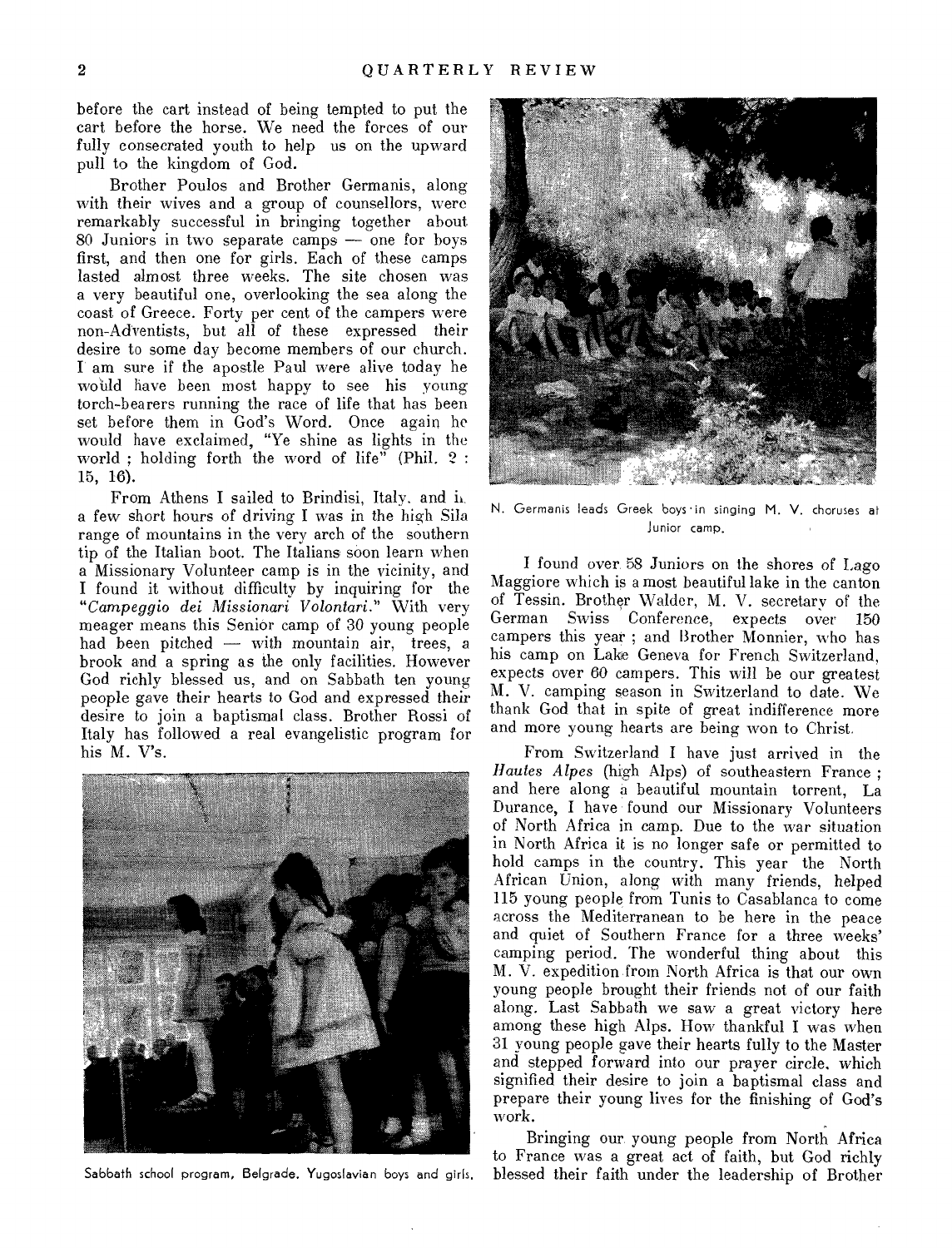Roland Esposito who has so ably led this M. V. expedition across the sea. Even though these youth were all massed together on lawn chairs in the hold of the ship, they enjoyed arriving in France where three beautiful weeks of camping awaited them. These North African young people are most grateful to God and their friends who have made this M. V. expedition possible.

From now on I shall be visiting still more Junior and Senior camps in France, Spain and Portugal to the end of the summer. Pray for these young people of Southern Europe. They want to serve God and hasten His coming. One little boy down in



Senior M. V. camp Sabbath service La Sila, southern Italy. Camp leaders with North African group, Embrun, southern France.

Greece prayed right after the camp-fire program : "Oh, Lord, You know how stubborn I am, so help my stubborn heart so I can do what You want me to do."

Yes, the Missionary Volunteers of Southern Europe are on the march for God. "A little one shall become a thousand and a small one a strong nation : I the Lord will hasten it in his time" (Isa. 60 : 22). Let us work and pray that this prophecy may soon be fulfilled, and that we with this vast army of Adventist youth may be ready to meet our Maker in glory.



## Visiting Mission Stations in the French Cameroun

### **By A. Meyer** *Ministerial Association Secretary. Southern European Division*

We had long wanted to visit our missions of the Cameroun and spend several weeks with the missionaries, the evangelists, and the African Bible workers, holding workers' meetings everywhere possible, when a decision of the Southern European Division Committee made this project possible. The hand of God was with us during the long journey and the influence of His Spirit was a blessing to all who assembled at the meetings we held from place to place.

Our first contact with the Cameroun was most agreeable — the magnificent blue African sky, luxuriant verdure everywhere ; nevertheless, a tornado coming up the same day reminded us of the vagaries of the equatorial climate. Douala, on an estuary of the River Woury, has the appearance

of a European metropolis and spreads out rapidly in all directions. All year long the city is wrapped in a humid heat, with little variation. The commerce there is intense. From Douala, a road and railway lead to Yaounde, the administrative capital, situated at an altitude of about 800 meters, in a much better climate. It is a pleasant city, well laid out, with broad asphalt streets bordered by modern administrative buildings and colonial homes in an elegant style, well adapted to the country.

Africa is undergoing rapid evolution in all its countries. The reign of the white man is becoming more and more a thing of the past. Nevertheless. the old ancestral paganism with its traditions, its superstitious practices, the fear of the sorcerer and the witch-doctor, still exists in the bush, and to a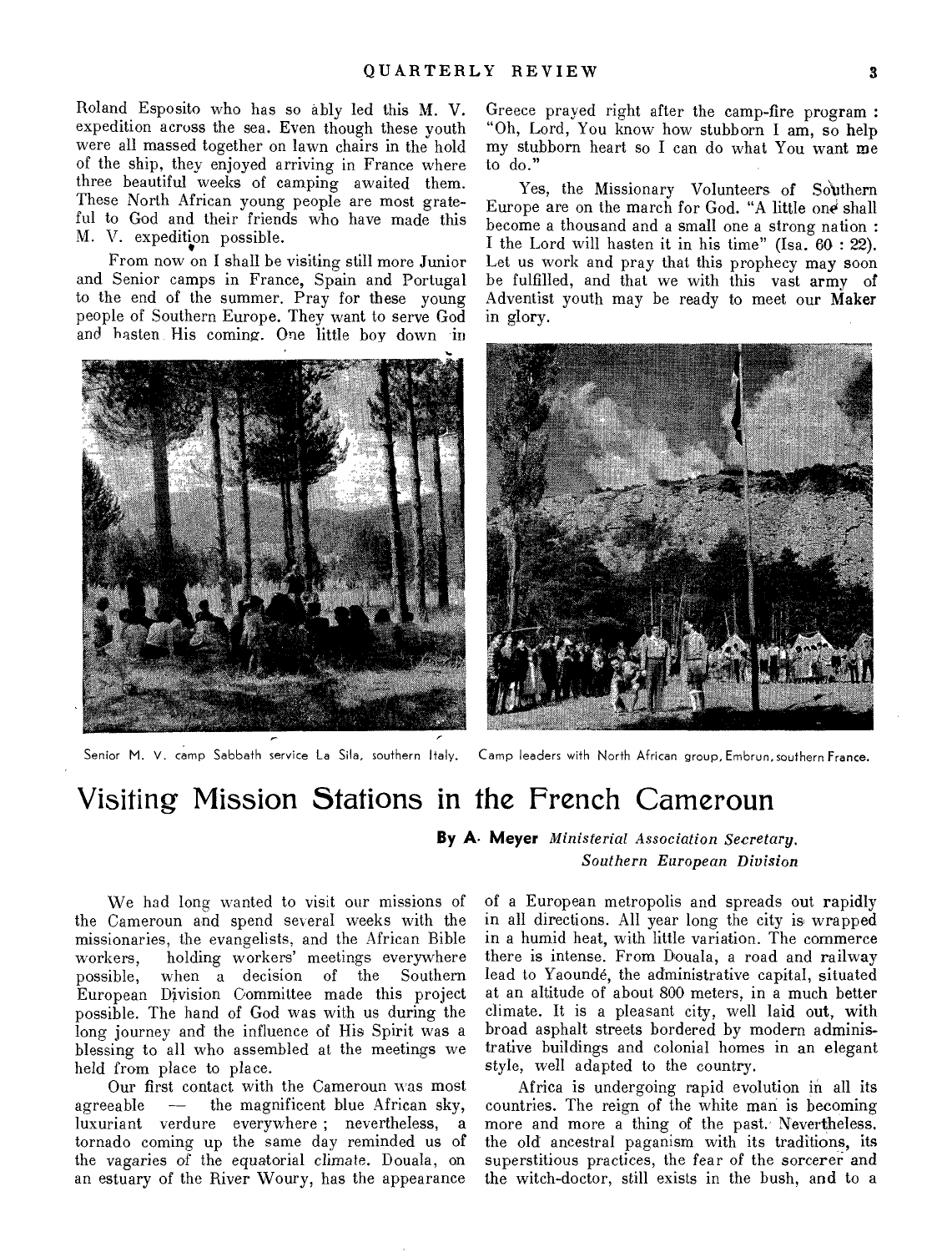less degree, on the coast and in the cities. Christianity covers all this with a thin film of superficiality. It is true that entire villages are Catholic. The Church is making considerable efforts to "Catholicize" the Cameroun. The different Protestant missions are not remaining inactive, moreover, and have developed a remarkable work, especially the Presbyterian Mission. Nevertheless their influence is less than that of Rome. The Moslems, coming from the North, are gaining territory continually. At the present time, in black Africa, Islam is the great rival of Christianity.

After the Indian Ocean, the Cameroun is the oldest mission field of the Southern European Division. The work there began after the first World War, with R. Jones and W. H. Anderson, followed by missionaries M. Raspal and A. Salée. Since that time, many workers have succeeded them on this African soil ; all of them have left visible evidences of their endeavors there, and the African brethren recall them with faithful memories and great thank. fulness. In the cemetery at Yaounde, the tombs of Brother Roger Hirschy, who died' in 1953, and of Aldine Cosendai, who passed away in July of 1955 at the age of nine years, are tenderly cared for by the missionaries.

The present missionary team of the Cameroun consists virtually of a United Nations in miniature : France, Switzerland, America, Belgium, Sweden, Rumania and Yugoslavia are represented. Under the experienced direction of A. Cosendai, president of the Union, all the workers labor together harmoniously. In the North, our veteran Brother R. Bergström, assisted by Brother and Sister A. Sanchez-Clerc, is occupied especially with the evangelization of the heathen tribes influenced by Islam. At the stations of Koza and Dogba the work, full of promise, is advancing steadily, and the number of students in all our schools is increasing.

Doctors F. Brermwald and A. Bergman, assisted by nurses H. Tierce, V. Tobler and J. Vuillecard.have begun a remarkable medical work, without neglecting' evangelism in its strictest sense. The hospital of Koza is' well on its way to completion and will soon be ready to occupy;"if the funds with which to finish its installation arrive in time. Brother Bodenmann is in charge of the construction of the buildings.

In the South is the pleasant mission or Kribi, bordering the ocean ; M. Radancevic is the director of, it. On the other side of the River Lobbe rises the chapel of Grand Batanga, recently constructed in masonry. The belfry is yet without a bell ; the pastor, A. Ekitiké, appeals to the brethren of Europe to furnish them with a bell, so that they can call the villages of the bush to prayer and worship.

The station of Sangmelima, situated at the edge of the virgin forest, in the southwest of the

country, has long been directed by I. Curmatureanu. The mission of Yaounde, where the Union office is located, is the responsibility of K. Scheidegger, Union secretary-treasurer, who has taken to heart as well the work of evangelization in the stations of the bush. The city of Yaounde now has an attractive church, spacious and modern, as well as several elementary classes. In the East is the mission of Bertoua, with the old station of Ndonmbi, directed by R. Bentz, and a dispensary, where the beneficent work of Sister Bentz is highly appreciated. Farther east yet, not far from the border of Oubangui-Chari, is the mission of Batouri, directed by M. Fayard ; this brother has put to profit his knowledge of masonry in renovating the station, giving it a clean, white, pleasing appearance which makes an excellent impression. The work at this mission is interesting to follow ; as everywhere, several stations of the bush have been set up, and a work will soon begin among the pygmies of the region.

The station of Nanga-Eboko, "the home station," merits special mention. It is a real village, with its huts for the pastor, the missionaries, evangelists, and Bible workers, the chapel, the classrooms, the dining-hall, the dormitories, the dispensary, etc. Life here is always intense. Little by little the "village" is becoming modernized and some interesting improvements have been made in the last months.

The school and the seminary, now united. have altogether more than 400 students. The most urgent task is that of preparing competent, welleducated evangelists and Bible workers possessing, besides a good general background, a knowledge of practical manual labor. It is in this way that the evangelisation of the villages of the bush can be made the most rapidly. The teaching staff, composed' of Sylvain Meyer, director of the mission and school, R. Lienard, A. Simon and F. Hugli (for the industrial department) is endeavoring to meet the needs of the school. We would do well to pay tribute here to the wives of these missionaries, of whom several assist their husbands with devotion and a remarkable spirit of self-sacrifice.

The French Equatorial African Union Mission claims 4,200 baptized members ; the number of Sabbath school members is around 10,000. In 1955. there were 816 baptisms. For 1956 the workers have fixed their objective at 1,000 baptisms. This will require much faith, courage, work and prayer, for it is quite as difficult to win an African as a European ; everywhere conversion is a miracle of God.

Each workers' meeting was for all a time of .spiritual refreshment, of happy fellowship. The present problems of Africa are many, and often delicate. Only by mutual confidence and a real spirit of collaboration has it been possible to study them.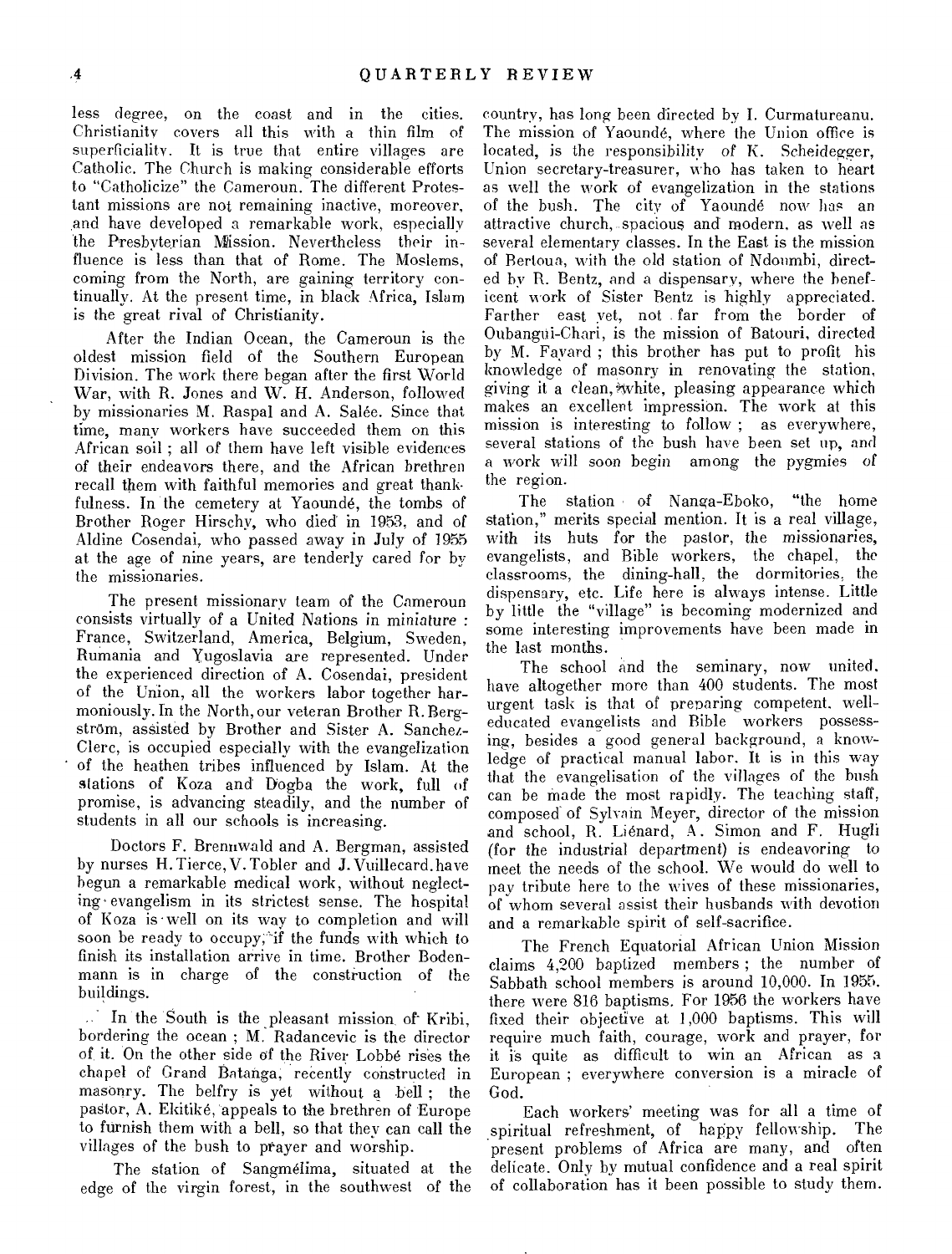

A religious gathering, French Cameroun.

The primary concern of everyone is to give more importance to the immense and foremost work of evangelization. There the customs of similar gatherings in Europe seemed remote. The studies given simply, in practical language understandable by all, contributed largely to brightening the vision of the evangelists and the Bible workers.

The meetings and worships on Sabbath give in general a strong impression of solemnity. As the offering is taken, the members come before the pulpit bringing their tithes, of money or other possessions. After a short prayer they return silently to their places. The deacons take their tasks seriously, maintaining order and tranquilty, and waking any who might be sleeping !

Not far from the mission station of Nanga-Eboko is a village inhabited only by lepers. What a picture of distress and misery ! The heart retracts at such a spectacle. The fight is always unequal between the human organism and the disease which almost imperceptibly, but unrelentingly eats it away. The hope of ever being healed seems to have disappeared to all in this place. Only one light remains — that of the Gospel.

At the time of our visit to this colony, the tomtom quickly announced our arrival ; in a few minutes the chapel of the bush, which we have in this village, was occupied by these lepers who had come seeking a message of comfort. These, who can not do great things, content themselves with singing with all their hearts the beautiful songs of Zion. The devotion was followed by a distribution of some used clothing, underclothing, dresses for the mothers and children, and some things for the men — but there was not enough for everyone. 'Dorcas societies of our churches, with your cupboards often full, think of our unfortunate brothers; if you have any cloth that could be used for

bandages, used shirts and under-clothing in good condition, dresses, shorts made of cotton or linen (not wool), think of these who are naked, and whose thankfulness would be a real reward.

On the last Sabbath spent at Yaounde, we saw an African sister enter carrying on her hack her paralysed daughter of between 12 and 15 years of age, a student in our school. If some member could donate a simple wheelchair with big wheels in front, it would lighten the task of this mother and bring joy to the heart of this little girl, whose arms and mind are perfectly normal. Brother Scheidegger would receive this gift with gratefulness. Address : Mission Adventiste, Boite Postale 401, Yaounde, Cameroun francais.

The churches of the Cameroun send their affectionate greetings to their brethren of Europe and elsewhere. United in the same faith and in the same hope, happy to belong to the great family of Adventist Christians, they struggle with joy and courage for the triumph of the message on this African soil. The Black Continent is on the march ; a new wind is blowing there. There is no longer a moment to lose for the missions. Let us think of the workers who have the heavy task of holding up the torch of the Gospel; in following in our thoughts their work, their weariness, their battles let us pray with all the more fervor that the Lord will give them in exchange the joys of a fruitful and blessed ministry.

The Lord was with us continually on this journey, and with all our heart we offer Him our thanks for His marvelous protection. We pray that His protecting hand will continue to lead our beloved missionaries and workers in this vast harvest field.



European missionaries, French Cameroun.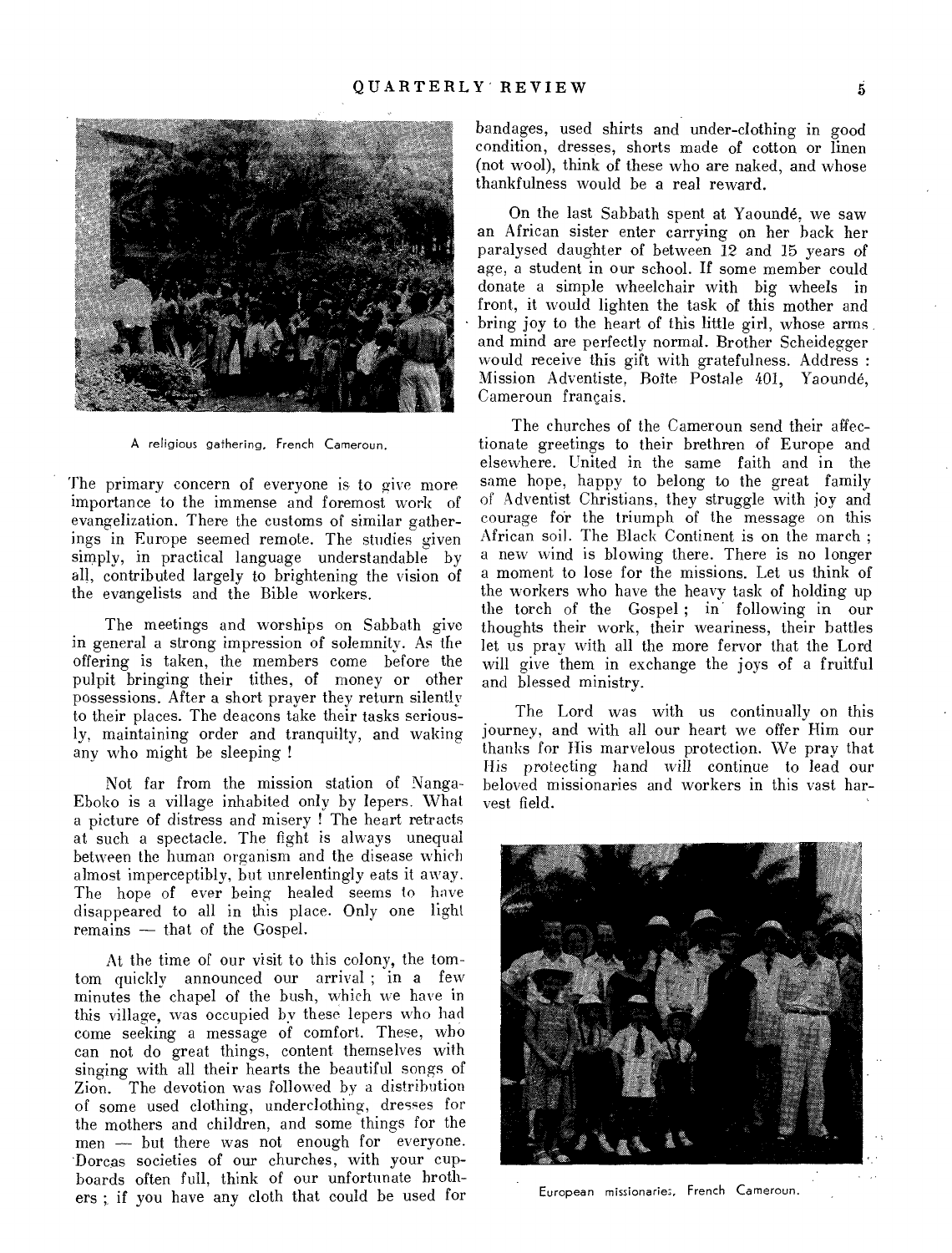# **Divine Providences in North Africa**

Five weeks spent in North Africa ! A long journey of some two thousand kilometers (1,250 miles) from Tunis to Casablanca, five district meetings and visits to a number of churches and institutions ! Pt was all wonderfully interesting, and brought numerous thrills, joys and blessings ; and it was a great privilege to take a trip to that corner of the planet at this time of disturbing events.

Surely North Africa is passing through a very grave and tragic period. The entire population is suffering from the perilous situation that has arisen. The large majority of the Moslems would very much prefer to lead a quiet life of fruitful co-operation with the French population, enjoying the blessings of order, good organization and economic prosperity. But they have no choice. The revolution has The methods of propagrnda, the carefully worked-out military tactics reveal very clearly that master minds are the instigators of all the unrest. A few well-organized gators of all the unrest. groups of reckless, cruel fanatics are terrorizing the country, torturing and slaughtering those who would like to live a peaceful life, whether they be Europeans or Moslems. The threat of death is hanging over those who are not willing to submit unquestioningly to all the exigent demands of the rebels.

Here is an example among thousands : A high government official in the city of D- is sitting with his wife at the breakfast table. Suddenly the door opens. The 70-year-old servant appears 70-year-old servant appears with a revolver in each hand and shoots. The woman falls to the ground with a broken thigh. Even though wounded, the man is able to sieze the would-be murderer. Both roll to the ground in a desperate grip. But the shots have been heard. Help arrives and the servant is arrested. For fourteen years he had been a trustworthy domestic in that home, always kind, friendly and helpful. When asked why he did the deed, he answered, "I was given these revolvers and told that if I did not kill my employers I would be killed as well as all my relatives. I hated to be a criminal and kill the people who have always been good to me. But I had no choice."

The daily papers have mentioned but a few of the acts of cruelty and wanton destruction that have occurred in many places. But God has wonderfully protected His children, many of whom have been in great danger. One instance among many others :

**By F. Charpiot** *Publishing Department Secretary. Southern European Division* 

Rebellion suddenly broke out in a village. The house of an Adventist mother and her son was -attacked. Fire was set to the outside door, which soon burned to the ground. The mother and son took refuge on the second floor which was built of wood. Downstairs the rebels pushed a pile of very dry branches and a can of gasoline into the room and then set fire to it. Normally the whole building should have been ablaze and burned down in a few moments. But upstairs two of God's children were on their knees, calling to their help the divine Police, telephone P S 5 - 0 -1 - 5 (Psalms 50 : 15 : "And call upon me in the day of trouble : I will deliver thee, and thou shalt glorify me"). The answer came immediately. Instead of blazing up as was expected, the dry kindling wood burned low and very slowly. The heated can of gasoline did not explode. Soon soldiers arrived to the rescue, the rebels fled, the fire was easily put out, and mother and son were safe and alive to praise their divine Protector.

One of the highlights of this tour was the visit to the newly-built school for Arab children. The property on which this institution is built was bought with money from a 13th Sabbath Overflow. It is one of the many marvelous monuments erected to the liberality and love of God's people all around the world. It is located ten miles out of the city of Relizane in the province of Oranie, in the foothills near a number of Arab villages. Until now thatsection has been about free from danger, hut, as everywhere, there are groups of rebels ready to attack at any moment. Brother Pellicer, the head of the newly-born institution, his wife and child, a sister who is a good teacher, and a brother who helps on the farm, are the only Europeans in that sector. Their sole protection is prayer and faith in the presence of the angel of the Lord. It means something to lie down to rest night after night with no other weapons but trust in God, knowing that terrible dangers are lurking all around.

When the school was ready to be opened last spring, Brother Pellicer, who had made many friendly contacts with the Arabs around, visited the villages to encourage the parents to send their children. Some gave reluctant promises, but no children came. It was evident that even though these friendly Moslems appreciated the help of a school, they feared the consequences of the strictly-forbidden contact with Europeans. They knew that death at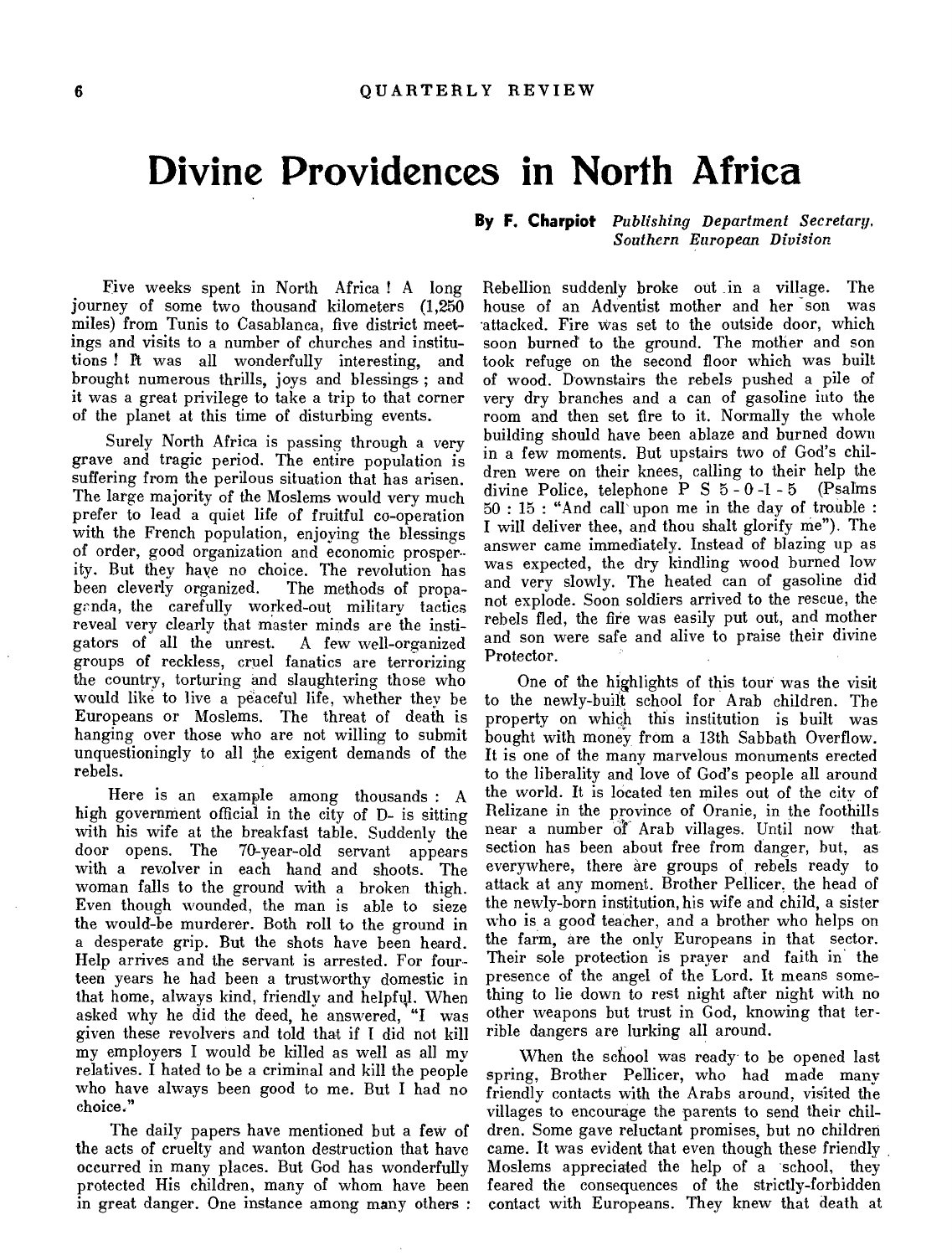the hand of the rebel agents might be the penalty.

The French police came several times to warn Brother Pellicer of danger. Then one day they came with a truck, bringing weapons and rockets to give alarm in case of an attack. What should our brother do ? He quietly refused this help, and the police went away carrying with them the machine-guns and other arms they had brought. A few days later some Arabs came to Brother Pellicer and said : "We know what has happened — that you have refused to accept arms from the police. We have been counselling together. Now you may have our children." A few days later some fifty Arab boys and girls were in attendance at the school. The day of miracles is not past.

We have very special reason to praise God for the tender watchcare He has had over His people in North Africa during this distressing period. We are also greatly heartened and inspired to see the courage, the faith and consecration of our members, and to witness the progress of the work. But much remains to be done, and it must now be done in the face of many difficulties and dangers. We pray for God's unmodified intervention in needy North Africa, and especially in favor of the hundreds of thousands of Moslems whom we have so long neglected. God is longing 'to enlighten these honest souls and prepare them to meet the King of kings when He appears in majesty and glory on the clouds of heaven.



Adventist seminary, Rakovica, Yugoslavia.

## The Yugoslavian School

At Rakovica, a suburb of Belgrade the capital city of Yugoslavia, our brethren have founded a theological seminary to train Adventist ministers.

We are thankful to the government of this country for its kindness in authorizing the school to operate freely within the provisions of the legal clauses which acknowledge the right of the Adventist church to exist, and entitle it to have a seminary on the same grounds as other religious bodies.

This seminary is beautifully situated on a fertile hillside. The property covers seven and a half acres, which are being cultivated to produce maximum crops. Vegetables and flowers are grown, for which there is a good market in the capital city.

During the school year 1955-56 twenty-eight students were in attendence — all young men from different parts of the country, and who impressed me most favorably at the time of my brief visit to the institution just prior to the closing exercises.

R. Gerber.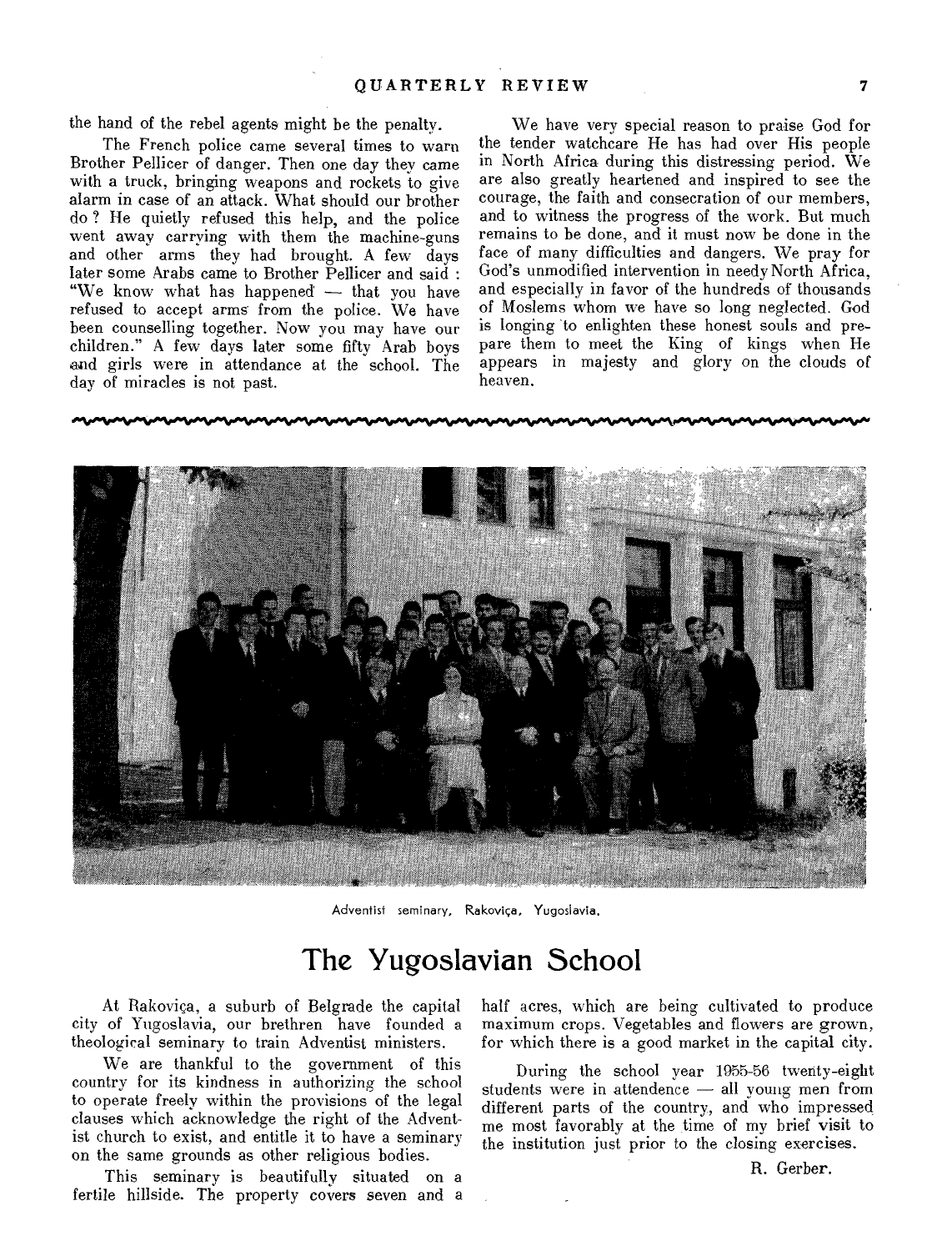| Name of Conference<br>or Mission                                                                                                                                                                                                                                               | ័<br>Number<br>Churches                                          | Previous<br>Membership                                              | Baptism                                              | Vote                                                      | Letter          | Gains<br>Total                                     | Apostasy                               | Death                        | Letter          | Missing<br>Members                                                                 | Total Losses                  | Gain<br>$\frac{1}{2}$                                              | Present<br>Membership | Ord. Ministers                               | Ministers<br>ن.<br>نا                    | Credentialed<br>Missionaries                             | Licensed<br>Missionaries                                                                 | lnstr.<br>Bible          | School<br>ers<br>Elem.<br>Teach                                        |                                                                           | Canvassers                                                                                                                   | Total Laborers                                                      | Number of<br>Sab. Schools                                  | Sab. School<br>Membership                                    | Attendance<br>Average                                        |
|--------------------------------------------------------------------------------------------------------------------------------------------------------------------------------------------------------------------------------------------------------------------------------|------------------------------------------------------------------|---------------------------------------------------------------------|------------------------------------------------------|-----------------------------------------------------------|-----------------|----------------------------------------------------|----------------------------------------|------------------------------|-----------------|------------------------------------------------------------------------------------|-------------------------------|--------------------------------------------------------------------|-----------------------|----------------------------------------------|------------------------------------------|----------------------------------------------------------|------------------------------------------------------------------------------------------|--------------------------|------------------------------------------------------------------------|---------------------------------------------------------------------------|------------------------------------------------------------------------------------------------------------------------------|---------------------------------------------------------------------|------------------------------------------------------------|--------------------------------------------------------------|--------------------------------------------------------------|
| $\mathbf{1}$                                                                                                                                                                                                                                                                   | $\boldsymbol{2}$                                                 | 3                                                                   | $\overline{4}$                                       | 5                                                         | 6               | $\overline{\mathbf{7}}$                            | 8                                      | 9                            | 10 <sub>1</sub> | 11                                                                                 | 12                            | 13                                                                 |                       | 14                                           | 15                                       | 16                                                       | <b>18</b><br>17                                                                          |                          | 19                                                                     | 20                                                                        | 21                                                                                                                           | 22                                                                  | 23                                                         | 24.                                                          | 25                                                           |
| <b>EUROPEAN</b><br><b>SOUTHERN</b><br>DIV.<br>AUSTRIAN UNION CONF.<br>Alpine Conference<br>. <b>.</b><br>Danube<br>$\bullet$<br>.<br>Total:                                                                                                                                    | 19<br>21<br>40                                                   | 1188<br>1495<br>2683                                                | 12<br>37<br>49                                       | $\boldsymbol{2}$<br>$\hspace{0.05cm}$<br>$\overline{2}$   | 4<br>15<br>19   | 18<br>52<br>70                                     | 5<br>13<br>$\overline{18}$             | 8<br>8                       | 19<br>13        | $\overline{32}$<br>$\overline{\phantom{0}}$                                        | 24<br>34<br>58                | - 6<br>18<br>$\overline{1}2$                                       | 1182<br>1513<br>2695  |                                              | 4<br>8<br>5<br>17                        | 3<br>3<br>6                                              | 12<br>.4<br>$\overline{2}$<br>$\overline{2}$<br>3<br>9<br>16                             | $\overline{2}$           | $\mathbf{1}$<br>1<br>$\bf{2}$                                          |                                                                           | 6<br>14<br>20                                                                                                                | 20<br>22<br>28<br>70                                                | 19<br>21<br>$\overline{40}$                                | 1253<br>1634<br>2887                                         | 862<br>1007<br>1869                                          |
| CZECHOSLOVAKIAN U. C.<br>$\sim$ $\sim$ $\sim$ $\sim$                                                                                                                                                                                                                           |                                                                  |                                                                     |                                                      |                                                           |                 |                                                    |                                        | $\div$                       |                 |                                                                                    |                               | $\overline{\phantom{0}}$                                           | 6524                  |                                              | 33                                       | 3                                                        | $\boldsymbol{2}$<br>3                                                                    |                          | 19                                                                     | $\overline{\phantom{m}}$                                                  | 8                                                                                                                            | 68                                                                  | 160                                                        | 6000                                                         | 5400                                                         |
| Total:<br>FRANCO-BELGIAN U. C.<br>Belgian Conference<br>French<br>$\boldsymbol{v}$<br>.                                                                                                                                                                                        | 114<br>15<br>64<br>$\overline{79}$                               | 6524<br>938<br>3021<br>3959                                         | $\qquad \qquad -$<br>13<br>52<br>65                  | 3<br>$\bf{2}$<br>5                                        | 1<br>82<br>83   | 17<br>136<br>153                                   | 5<br>21<br>26                          | 13<br>14                     | 91              | 4<br>$\overline{\phantom{a}}$<br>95<br>$\overline{\phantom{0}}$                    | 10<br>125<br>135              | 7<br>11<br>$\overline{18}$                                         | 3032<br>3)77          | 945                                          | 6<br>6<br>23<br>35                       | 3<br>17<br>$\overline{20}$                               | 7<br>$\mathbf{1}$<br>$\overline{2}$<br>18<br>$\overline{3}$<br>29                        | 4                        | 4<br>4                                                                 | 1<br>1                                                                    | 4<br>44<br>48                                                                                                                | 10<br>21<br>109<br>140                                              | 15<br>73<br>88                                             | 1020<br>3167<br>4187                                         | 661<br>2353<br>3014                                          |
| Total:<br>HUNGARIAN U. C.                                                                                                                                                                                                                                                      | 257                                                              | 6748                                                                |                                                      |                                                           |                 |                                                    |                                        |                              |                 |                                                                                    |                               |                                                                    | 6748                  |                                              | $\overline{27}$                          | 25                                                       | 21<br>$\overline{\phantom{m}}$                                                           |                          | $\overline{\phantom{a}}$                                               |                                                                           | $\overline{\phantom{a}}$                                                                                                     | 73                                                                  | 175                                                        | 7000                                                         | 6500                                                         |
| Total :<br>RUMANIAN U. $C_{1}, \ldots, C_{n}$                                                                                                                                                                                                                                  |                                                                  |                                                                     |                                                      |                                                           |                 |                                                    |                                        |                              |                 |                                                                                    |                               |                                                                    | 31045                 |                                              | $\overline{78}$                          | 11                                                       | 47<br>$\hspace{0.05cm}$                                                                  |                          |                                                                        |                                                                           |                                                                                                                              | 136                                                                 | 500                                                        | 35000                                                        | 32000                                                        |
| Total:<br>SWISS U. C.<br>. <i>.</i> .<br>French Swiss Conference<br>German Swiss<br>$\boldsymbol{\lambda}$<br>.                                                                                                                                                                | 551<br>26<br>33<br>$\overline{59}$                               | 31045<br>1379<br>1960<br>3339                                       | 27<br>21<br>48                                       | $\overline{\phantom{a}}$<br>3.<br>$\overline{\mathbf{3}}$ | 10<br>35<br>45  | 37<br>59<br>96                                     | $\overline{7}$<br>4<br>$\overline{11}$ | 4<br>5<br>9                  | 29              | 9<br>سب<br>$\overline{\phantom{a}}$<br>$\overline{38}$<br>$\overline{\phantom{0}}$ | 20<br>38<br>58                | 17<br>21<br>38                                                     | 1396<br>1981<br>3377  |                                              | 9<br>10<br>19                            | 3<br>4<br>7                                              | 1<br>1<br>1<br>15<br>3                                                                   | $\overline{2}$<br>4<br>9 | 3<br>3<br>6                                                            | 3<br>4<br>7                                                               | 14<br>18<br>32                                                                                                               | 3<br>37<br>49<br>$\overline{89}$                                    | 25<br>33<br>58                                             | 1255<br>1849<br>3104                                         | 947<br>1271<br>2218                                          |
| Total:<br>JUGOSLAVIAN U. C.                                                                                                                                                                                                                                                    |                                                                  |                                                                     |                                                      |                                                           |                 |                                                    | -                                      |                              |                 |                                                                                    |                               |                                                                    | 8056                  |                                              | 47                                       | 11                                                       | $\boldsymbol{2}$                                                                         | 8                        | 23                                                                     |                                                                           | $\overline{\phantom{a}}$                                                                                                     | 91                                                                  | 300                                                        | 9000                                                         | 8500                                                         |
| Total:<br>FRENCH EQ. AFR. U. M.<br><b>Batouri</b><br>Mission<br>Bertoua<br>$\rightarrow$<br>Kribi<br>$\pmb{\varkappa}$<br>.<br>Nanga-Eboko »<br>. <del>.</del><br>North Cameroun Mission<br>$\sim$<br>Sangmelima<br>$\rightarrow$<br>$\ldots$<br>Yaoundé<br>$\rightarrow$<br>. | 230<br>1<br>3<br>3<br>5<br>2<br>$\overline{2}$<br>6              | 8056<br>697<br>387<br>366<br>1447<br>331<br>339<br>649              | $\qquad \qquad -$<br>34<br>7<br>3<br>137<br>21<br>41 | $\overline{2}$                                            | 5<br>1          | 34<br>14<br>4<br>137<br>21<br>41                   | 21<br>1<br>$\boldsymbol{6}$            | ĥ<br>1<br>3                  |                 | $\overline{\mathbf{4}}$                                                            | 27<br>$\bf 2$<br>5<br>9<br>43 | 7<br>12<br>4<br>137<br>$\overline{\phantom{a}}$<br>16<br>32<br>208 | 1584<br>4424          | 704<br>399<br>370<br>331<br>355<br>681       | $\overline{2}$<br>1<br>1<br>2<br>1<br>12 | $\bf{2}$<br>2<br>3<br>$\overline{13}$                    | $\overline{14}$<br>$\mathbf{1}$<br>—<br>$\overline{\phantom{0}}$<br>$\overline{14}$<br>1 |                          | $\overline{\phantom{a}}$<br>13<br>16<br>6<br>28<br>16<br>3<br>13<br>95 | 4<br>13<br>9<br>21<br>23<br>3<br>12<br>17<br>$\overline{10}2$             | $\overline{\phantom{0}}$<br>$\overline{\phantom{0}}$<br>$\overline{\phantom{0}}$<br>—<br>$\bf{2}$<br>$\overline{2}$          | 23<br>29<br>28<br>30<br>54<br>21<br>18<br>36<br>239                 | $^{22}$<br>18<br>15<br>45<br>26<br>10<br>18<br>154         | 2054<br>1495<br>1070<br>4038<br>1087<br>724<br>1208<br>11676 | 1459<br>869<br>797<br>3531<br>995<br>593<br>1095<br>9339     |
| Total:<br>INDIAN OCEAN UN. MISSION<br>Diego-Suarez Mission<br>Fianarantsoa<br>$\boldsymbol{v}$<br>.<br>Majunga<br>$\mathbf{v}$<br>Maurice<br>≫.<br>Réunion<br>Seychelles<br>Tamatave<br>≫<br>.<br>Tananarive<br>≫<br>.<br>Total:                                               | 22<br>$\mathbf{1}$<br>10<br>9<br>13<br>8<br>-1<br>-1<br>25<br>68 | 4216<br>19<br>335<br>198<br>996<br>333<br>77<br>110<br>1046<br>3114 | 243<br>29<br>12<br>24<br>60<br>125                   | $\overline{2}$<br>مسد                                     | 6<br>-1<br>1    | 251<br>$\mathbf{I}$<br>29<br>12<br>24<br>60<br>126 | $\overline{28}$<br>$\overline{7}$<br>7 | 11<br>3<br>3                 |                 | ---<br>$\overline{\phantom{a}}$<br>$\overline{\phantom{0}}$                        | 10<br>10                      | 1<br>29<br>12<br>14<br>$\overline{\phantom{a}}$<br>60<br>116       | 1010<br>1106          | 20<br>364<br>210<br>333<br>77<br>110<br>3230 | 3<br>ħ<br>6<br>25                        | $\overline{\mathbf{2}}$<br>1<br>-9.<br>$\mathbf{1}$<br>6 | $\overline{2}$<br>---<br>$\overline{2}$<br>41                                            | 3                        |                                                                        | $\overline{2}$<br>$\mathbf{1}$<br>5<br>13<br>$\mathbf{1}$<br>1<br>7<br>30 | $\overline{\phantom{a}}$<br>$\mathbf{1}$<br>$\boldsymbol{2}$<br>$\bf{2}$<br>4<br>1<br>$\overline{2}$<br>5<br>$\overline{17}$ | $\overline{12}$<br>5<br>13<br>14<br>32<br>-6<br>4<br>8<br>27<br>121 | 5<br>20<br>9<br>13<br>8<br>1<br>7<br>29<br>$\overline{92}$ | 19<br>410<br>511<br>990<br>353<br>95<br>300<br>2500<br>5178  | -18<br>330<br>445<br>835<br>290<br>60<br>270<br>1852<br>4100 |
| fTALIAN UNION MISSION<br>Italian Mission<br>Sardinia Mission Station<br>Total:                                                                                                                                                                                                 | 52<br>1<br>$\overline{53}$                                       | 2164<br>36<br>2200                                                  | 69<br>5<br>74                                        | $\bf{2}$<br>$\overline{\phantom{a}}$<br>$\boldsymbol{2}$  | -17<br>--<br>17 | 88<br>5<br>93                                      | 3<br>$\overline{\mathbf{3}}$           | 3<br>$\overline{\mathbf{3}}$ |                 | 19<br>$\mathbf{1}$<br>$\overline{20}$<br>$\overline{\phantom{0}}$                  | 25<br>$\mathbf{1}$<br>26      | 63<br>4<br>67                                                      | 2227<br>2267          | 40                                           | 9<br>14<br>$\overline{23}$               | $\overline{\mathbf{2}}$<br>4<br>6                        | 12<br>26<br>للسنة<br>40                                                                  |                          | 4<br>4                                                                 |                                                                           | -<br>67<br>$\mathbf{1}$<br>68                                                                                                | 27<br>111<br>3<br>141                                               | 98<br>$\overline{2}$<br>100                                | 2645<br>65<br>$\overline{2710}$                              | 2569<br>-51<br>2620                                          |

# STATISTICAL REPORT OF THE SOUTHERN EUROPEAN DIVISION OF S. D. A. FOR THE QUARTER ENDING **JUNE 30, 1956**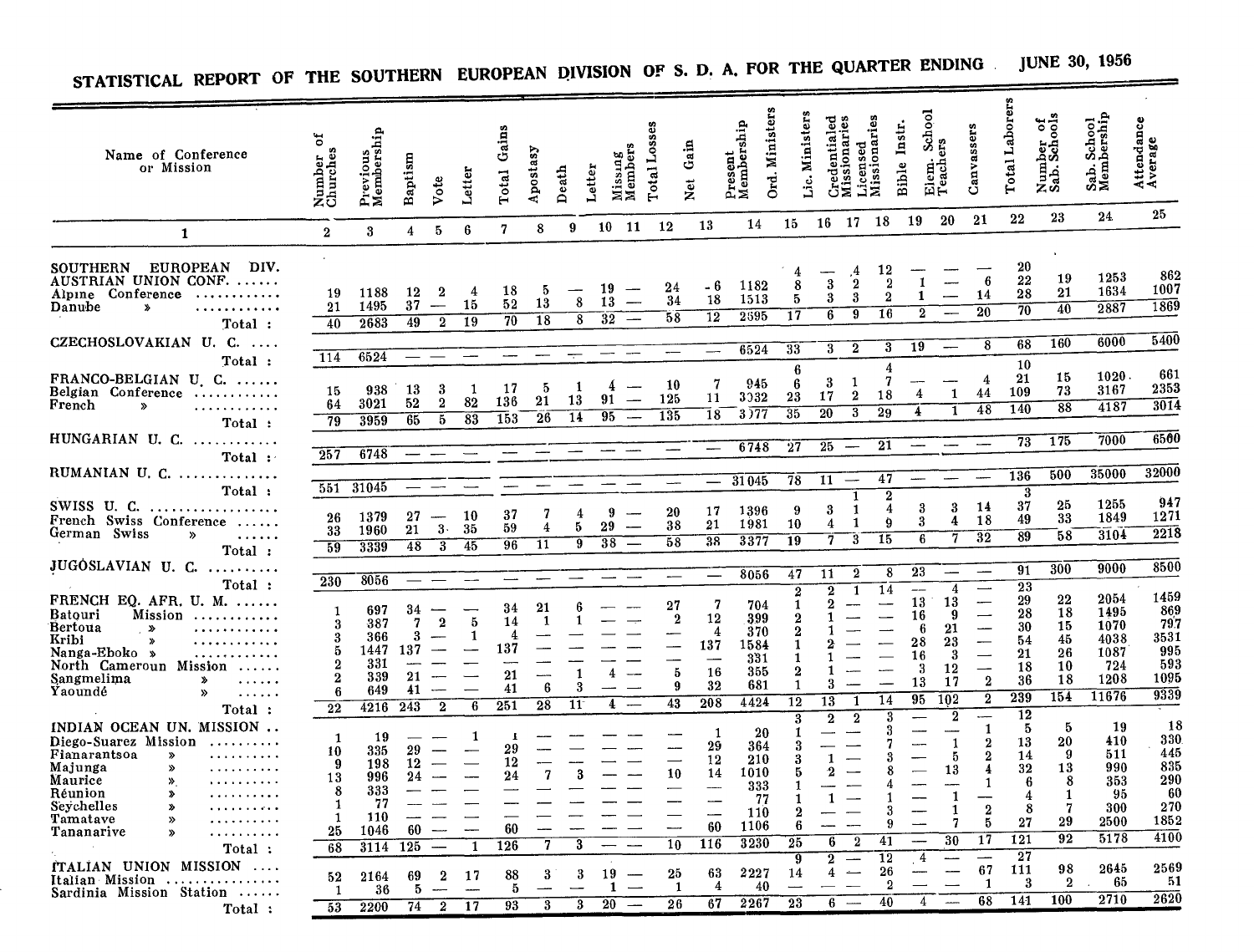| NORTH AFRICAN UN. MISSION<br>Algerian-Tunisian Mission<br>Moroccan<br>≫<br>$\cdots$<br>Total:                                                                                                                                                                                                                                                                                                                                                                                                                                                                                                                                                                                                                            | 15<br>6<br>21                                                                                                                               | 603<br>193<br>796                                                                                                                                         | 45<br>$\mathbf{1}$<br>12<br>57<br>$\mathbf{1}$                                                                                                                                       | 9<br>1<br>10                                                                     | 54<br>14<br>68                                                                                                                      | 2<br>$\overline{2}$                                                                 | 1<br>1                                                                | 20<br>2<br>$\overline{\phantom{a}}$<br>$22\,$<br>$\overline{\phantom{a}}$                                                                                                             | 23<br>$\bf{2}$<br>25                                                                      | 31<br>12<br>$\overline{43}$                                                                                                                                                                                                 | 634<br>205<br>839                                                                                                                                         | 8<br>3                                                                                                                                                  | $\mathbf 2$<br>6                                                                                                                                                                                                                                                                                                     | 12<br>14<br>2                                                                                |                                                                                                                                                         |                                                                                                                          | 5<br>ĥ                                                                                                                   | 21<br>10<br>36<br>5                                                                                                          | 11<br>6<br>17                                                                                                                    | 509<br>211<br>720                                                                                                                                                | 378<br>186<br>564                                                                                                                                            |
|--------------------------------------------------------------------------------------------------------------------------------------------------------------------------------------------------------------------------------------------------------------------------------------------------------------------------------------------------------------------------------------------------------------------------------------------------------------------------------------------------------------------------------------------------------------------------------------------------------------------------------------------------------------------------------------------------------------------------|---------------------------------------------------------------------------------------------------------------------------------------------|-----------------------------------------------------------------------------------------------------------------------------------------------------------|--------------------------------------------------------------------------------------------------------------------------------------------------------------------------------------|----------------------------------------------------------------------------------|-------------------------------------------------------------------------------------------------------------------------------------|-------------------------------------------------------------------------------------|-----------------------------------------------------------------------|---------------------------------------------------------------------------------------------------------------------------------------------------------------------------------------|-------------------------------------------------------------------------------------------|-----------------------------------------------------------------------------------------------------------------------------------------------------------------------------------------------------------------------------|-----------------------------------------------------------------------------------------------------------------------------------------------------------|---------------------------------------------------------------------------------------------------------------------------------------------------------|----------------------------------------------------------------------------------------------------------------------------------------------------------------------------------------------------------------------------------------------------------------------------------------------------------------------|----------------------------------------------------------------------------------------------|---------------------------------------------------------------------------------------------------------------------------------------------------------|--------------------------------------------------------------------------------------------------------------------------|--------------------------------------------------------------------------------------------------------------------------|------------------------------------------------------------------------------------------------------------------------------|----------------------------------------------------------------------------------------------------------------------------------|------------------------------------------------------------------------------------------------------------------------------------------------------------------|--------------------------------------------------------------------------------------------------------------------------------------------------------------|
| PORTUGUESE UNION MISSION<br>Mission<br>Azores<br>Cape Verde<br>$\boldsymbol{v}$<br>.<br>Madeira<br>$\mathbf{v}$<br>. <i>.</i><br>Portuguese Conference<br>.<br>St. Thomas Mission                                                                                                                                                                                                                                                                                                                                                                                                                                                                                                                                        | 3<br>4<br>$\mathbf{1}$<br>17<br>1                                                                                                           | 118<br>250<br>138<br>1402<br>236                                                                                                                          | 58                                                                                                                                                                                   | 14                                                                               | 72                                                                                                                                  |                                                                                     | 6                                                                     | 2<br>18                                                                                                                                                                               | 28                                                                                        | $-2$<br>- 3<br>44<br>39                                                                                                                                                                                                     | 116<br>250<br>135<br>1446<br>236<br>2183                                                                                                                  | $\mathbf{1}$<br>8<br>1<br>14                                                                                                                            | 1<br>2<br>10                                                                                                                                                                                                                                                                                                         | $\overline{2}$<br>$\overline{2}$<br>7                                                        | $\overline{2}$<br>-1<br>4                                                                                                                               | $\mathbf{I}$<br>1                                                                                                        | $\mathbf{1}$<br>11<br>12                                                                                                 | 4<br>7<br>1<br>29<br>$\overline{2}$<br>48                                                                                    | 4<br>6<br>$\overline{2}$<br>17<br>8<br>37                                                                                        | 151<br>772<br>181<br>1864<br>377<br>3345                                                                                                                         | 135<br>343<br>164<br>1291<br>392<br>2325                                                                                                                     |
| Total:<br>PORTUGUESE AFRICAN U.M.<br>Bongo Mission<br>. . <b>. .</b> .<br>Cuale<br>$\rightarrow$<br>.<br>Lucusse<br>≫<br>Luz<br>$\rightarrow$<br>Munguluni »<br>.<br>Namba<br>$\rightarrow$<br>Nova Lisboa »<br>. <i>.</i><br>$Quilenques \rightarrow$<br>European Churches $\ldots$ , $\ldots$<br>Total:<br>BULGARIAN MISSION<br>.<br>FRENCH W. AFR. MISSION<br><b>GREEK MISSION</b><br>.<br><b>ISRAEL MISSION</b><br>SPANISH CHURCH                                                                                                                                                                                                                                                                                    | 26<br>23<br>$\mathbf{1}$<br>$\mathbf{1}$<br>$\mathbf{1}$<br>5<br>-1<br>22<br>-1<br>2<br>57<br>39<br>$\mathbf{1}$<br>5<br>$\mathbf{1}$<br>16 | 2144<br>4630<br>676<br>151<br>720<br>681<br>923<br>1879<br>96<br>120<br>9876<br>3197<br>$12 \,$<br>221<br>35<br>1110                                      | 58<br>$\overline{\phantom{a}}$<br>5<br>5.<br>$\sim$<br>---<br>$-$<br>$\overline{62}$<br>$\overline{\phantom{0}}$                                                                     | 14<br>$\overline{2}$<br>46                                                       | 72<br>5<br>$\boldsymbol{2}$<br>108                                                                                                  | 5<br>5                                                                              | 6<br>$\bf{2}$                                                         | $\overline{22}$<br>$\overline{\phantom{a}}$<br>З<br>44<br>$\sim$                                                                                                                      | 30<br>5<br>3<br>9<br>$\overline{\mathbf{2}}$<br>48                                        | - 1<br>$-5$<br>$\boldsymbol{2}$<br>$-4$<br>—<br>—<br>60                                                                                                                                                                     | 4630<br>676<br>151<br>720<br>681<br>922<br>1879<br>91<br>122<br>9872<br>3197<br>12<br>221<br>$\overline{35}$<br>1170                                      | $\boldsymbol{6}$<br>8<br>3<br>$\boldsymbol{2}$<br>3<br>$\boldsymbol{\Omega}$<br>1<br>$\overline{2}$<br>1<br>6<br>34<br>9<br>1<br>$\mathbf{1}$<br>1<br>8 | 9<br>8<br>3<br>30<br>4<br>$\qquad \qquad$<br>$-\!$<br>-1<br>1<br>—<br>9<br>$\mathbf{1}$                                                                                                                                                                                                                              | 14<br>9<br>8<br>36<br>10<br>$\mathbf{1}$<br>$\overline{\mathbf{2}}$<br>8                     | ╌<br>12<br>$\overline{\phantom{a}}$<br>$\boldsymbol{2}$<br>$\overline{2}$                                                                               | 47<br>25<br>10<br>34<br>2<br>32<br>g<br>3<br>$12 \overline{162}$<br>$\overline{\phantom{a}}$<br>للمحامد                  | $\overline{\phantom{a}}$<br>1<br>15<br>$\overline{\phantom{a}}$<br>$\overline{2}$<br>18<br>$\boldsymbol{2}$<br>---<br>5. | 20<br>73<br>33<br>15<br>42<br>19<br>16<br>42<br>11<br>22<br>$\overline{293}$<br>23<br>4<br>7<br>33                           | 95<br>55<br>16<br>40<br>9<br>45<br>80<br>23<br>6<br>369<br>39<br>$\mathbf{1}$<br>$\overline{5}$<br>1<br>18                       | 7231<br>4979<br>816<br>2157<br>1690<br>2122<br>4277<br>762<br>172<br>24206<br>2672<br>8<br>242<br>$\overline{38}$<br>1555                                        | 4780<br>3623<br>424<br>1624<br>1646<br>1570<br>3654<br>422<br>125<br>17868<br>2200<br>11<br>188<br>$\overline{35}$<br>1043                                   |
|                                                                                                                                                                                                                                                                                                                                                                                                                                                                                                                                                                                                                                                                                                                          |                                                                                                                                             |                                                                                                                                                           |                                                                                                                                                                                      |                                                                                  |                                                                                                                                     |                                                                                     |                                                                       | <b>RECAPITULATION</b>                                                                                                                                                                 |                                                                                           |                                                                                                                                                                                                                             |                                                                                                                                                           |                                                                                                                                                         |                                                                                                                                                                                                                                                                                                                      |                                                                                              |                                                                                                                                                         |                                                                                                                          |                                                                                                                          |                                                                                                                              |                                                                                                                                  |                                                                                                                                                                  |                                                                                                                                                              |
| SOUTHERN EUROPEAN DIV.<br>Union Conference<br>Austrian<br>Czecnoslovakian<br>$\boldsymbol{v}$<br>$\boldsymbol{v}$<br>Franco-Belgian<br>⋟<br>,<br>Hungarian<br>$\mathbf{v}$<br>$\boldsymbol{v}$<br>Rumanian<br>y,<br>$\boldsymbol{v}$<br>Swiss<br>Þ<br>×<br>Jugoslavian<br>$\mathbf{v}$<br>$\boldsymbol{v}$<br>French Eq. Afr. U. M.<br>1.1.1.1.1.1.1<br>Indian Ocean Union Mission<br>Italian<br>$\boldsymbol{v}$<br>.<br>North African<br>$\rightarrow$<br>.<br>Portuguese<br>$\rightarrow$<br>≫<br>.<br>Portuguese Afr. »<br>≫<br>.<br>Bulgarian<br>Mission<br>French W. Afr.<br>»<br>Greek<br><i><u><b>Israel</b></u></i><br>$\mathbf{v}$<br>Spanish Church<br>TOTALS 2nd QUARTER, 1956.<br>TOTALS 2nd QUARTER, 1955. | 40<br>114<br>79<br>257<br>551<br>59<br>230<br>22<br>68<br>53<br>21<br>26<br>57<br>39<br>1<br>5<br>-1<br>16<br>1639<br>1542                  | 2683<br>6524<br>3959<br>6748<br>31045<br>3339<br>8056<br>4216<br>3114<br>2200<br>796<br>2144<br>9876<br>3197<br>12<br>221<br>35<br>1110<br>89275<br>97256 | 49<br>2<br>--<br>65<br>5<br>48<br>3<br>243<br>$\bf{2}$<br>125<br>$\boldsymbol{2}$<br>74<br>57<br>1<br>58<br>$\sim$<br>5<br>62<br>$\overline{\phantom{m}}$<br>786<br>-15<br>584<br>29 | 19<br>83<br>45<br>6<br>1<br>17<br>10<br>14<br>$\overline{2}$<br>46<br>243<br>733 | 70<br>$\sim$<br>153<br>$\overline{\phantom{a}}$<br>96<br>251<br>126<br>93<br>68<br>72<br>5<br>$\overline{2}$<br>108<br>1044<br>1346 | 18<br>26<br>11<br>28<br>3<br>$\overline{2}$<br>5<br>5<br>$\mathbf{1}$<br>106<br>574 | 14<br>9<br>11<br>3<br>1<br>6<br>$\mathbf{1}$<br>$\bf{2}$<br>59<br>123 | 32<br>95<br>38<br>4<br>$\overline{\phantom{a}}$<br>20<br>سيب<br>22<br>$\overline{\phantom{a}}$<br>22<br>$\overline{\phantom{m}}$<br>3<br>44<br>280<br>765<br>$\overline{\phantom{m}}$ | 58<br>135<br>58<br>43<br>10<br>26<br>25<br>30<br>9<br>$\overline{2}$<br>48<br>444<br>1462 | 12<br>—<br>——<br>18<br>---<br>$\overline{\phantom{0}}$<br>38<br>$\overline{\phantom{0}}$<br>208<br>116<br>-67<br>43<br>39<br>- 4<br>——<br>——<br>$\overline{\phantom{a}}$<br>$\overline{\phantom{0}}$<br>60<br>597<br>$-116$ | 2695<br>6524<br>3977<br>6748<br>31045<br>3377<br>8056<br>4424<br>3230<br>2267<br>839<br>2183<br>9872<br>3197<br>12<br>221<br>35<br>1170<br>89872<br>97140 | $22\,$<br>17<br>33<br>35<br>27<br>78<br>19<br>47<br>12<br>25<br>23<br>8<br>14<br>34<br>9<br>8<br>414<br>400                                             | 1<br>5<br>6<br>9<br>3<br>$\overline{2}$<br>20<br>3<br>25<br>11<br>$\overline{\mathbf{3}}$<br>7<br>$\overline{2}$<br>11<br>13<br>1<br>ĥ<br>$\boldsymbol{2}$<br>6<br>$\overline{2}$<br>6<br>10<br>$\overline{\phantom{0}}$<br>30<br>$\mathbf{1}$<br>4<br>$\mathbf{1}$<br>1<br>9<br>$\overline{32}$<br>169<br>143<br>37 | 28<br>16<br>29<br>21<br>47<br>15<br>8<br>14<br>41<br>40<br>14<br>36<br>10<br>8<br>340<br>367 | $\overline{2}$<br>19<br>4<br>6<br>23<br>95<br>$\overline{\phantom{a}}$<br>4<br>$\boldsymbol{4}$<br>12<br>$\overline{2}$<br>$\overline{2}$<br>173<br>187 | $\overline{\phantom{a}}$<br>1<br>$\cdot$ 7<br>102<br>30<br>$\mathbf{1}$<br>162<br>$\overline{\phantom{0}}$<br>303<br>287 | 20<br>8<br>48<br>32<br><u>in a</u><br>$\overline{2}$<br>17<br>68<br>ß<br>12<br>18<br>$\overline{2}$<br>5<br>238<br>216   | 56<br>70<br>68<br>140<br>73<br>136<br>89<br>91<br>239<br>121<br>141<br>36<br>48<br>293<br>23<br>4<br>7<br>33<br>1669<br>1637 | 40<br>160<br>88<br>175<br>500<br>-58<br>300<br>154<br>92<br>100<br>-17<br>37<br>369<br>39<br>-1<br>5<br>-1<br>18<br>2154<br>2148 | 2887<br>6000<br>4187<br>7000<br>35000<br>3104<br>9000<br>11676<br>5178<br>2710<br>$-720$<br>3345<br>24206<br>2672<br>-8<br>242<br>38<br>1555<br>119528<br>122771 | 1869<br>5400<br>3014<br>6500<br>32000<br>2218<br>8500<br>9339<br>4100<br>2620<br>564<br>2325<br>17868<br>2200<br>-11<br>188<br>35<br>1043<br>99794<br>104177 |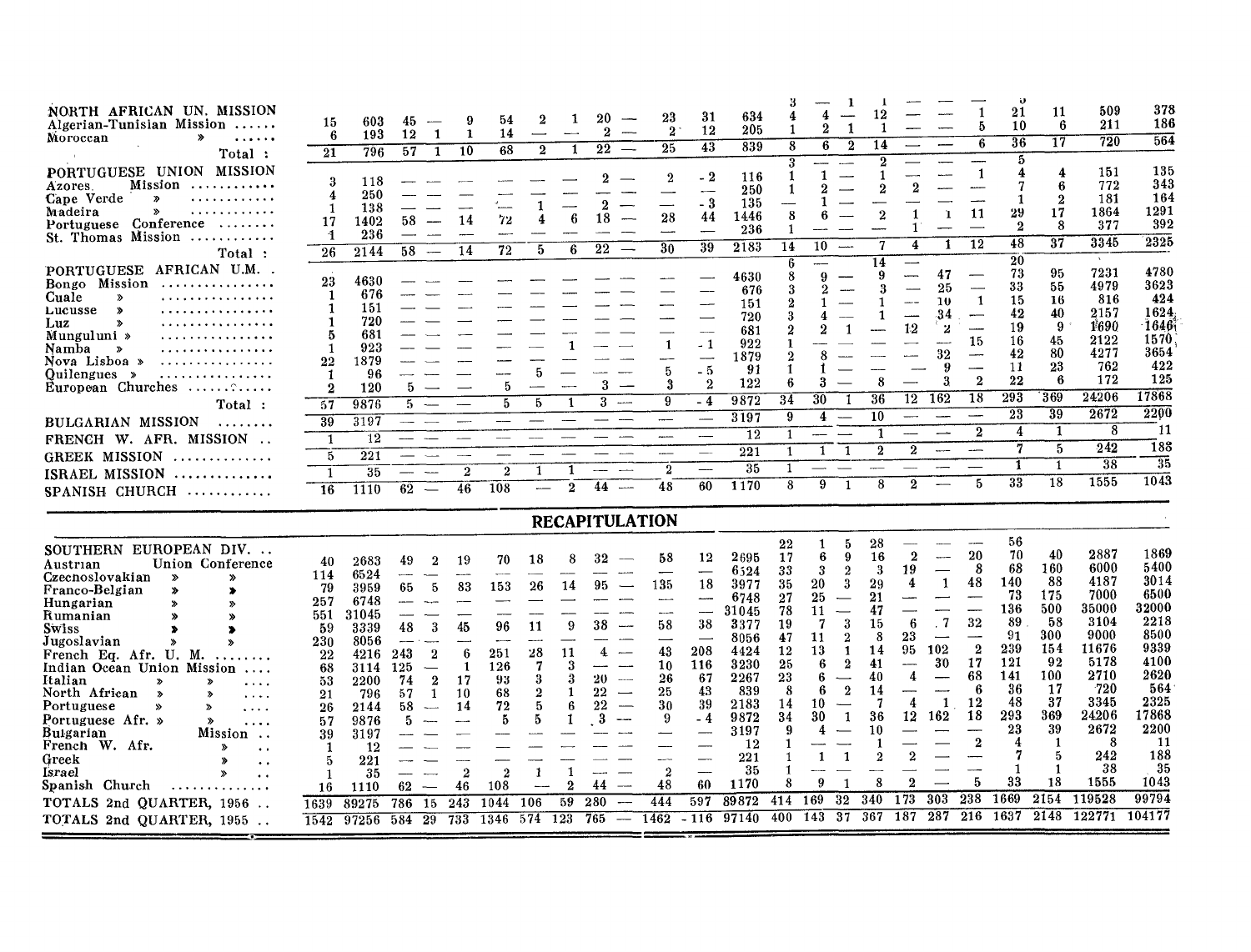# **Reported by Our Union Presidents**

**PART TWO — Conclusion** 

**AUSTRIAN UNION CONFERENCE —** *President, L. Schneebauer* 

It gives me great pleasure to render a report of our union before this circle of workers. First of all, I should like those present to think back upon the Division Winter Council held last year in Vienna. Since then great political changes have taken place in Austria. The troops that had occupied our land for the past ten years have gone. Today the country is totally free. During those ten years not only were the boundaries separating Austria from the adjoining countries controlled, but also the frontiers between the different zones of occupation. Austria has become a neutral country, and I believe this change in our political situation will bind us more closely than ever to our good neighbor Switzerland. But the closest ties of friendship are those uniting us to God's children in Switzerland and elsewhere. It is God's last message to the world — the blessed Advent hope — and the selfsame purpose in His work that make us one the world around.

Now **I** should like to tell you something about our activities. As in most other European fields, we begin our evangelistic campaigns in September. Thirteen evangelists will hold public efforts this winter. Our evangelists are laying special emphasis upon the personal contact method of work, for the individual instruction given in the home is of decisive value.

We have very loyal co-workers in our literature evangelists. In the past five years they have found seventy-five persons that have been instructed and baptized. This year we have organized a program of closer co-operation between ministers and literature evangelists. The publishing secretary has a number of colporteurs work together at the same time in the same city. From six to eight cover a town as quickly as possible. The purpose is to find persons who are religiously-minded. Through the presentation of religious books, the conversation turns towards religious things. Four cities in the vicinity of Vienna were worked in this way, and one hundred addresses were handed to the evangelists. These 100 addresses were divided into two classes : those who received Bible instruction every week, and those who, less advanced in spiritu-

al things, were given reading matter to increase their interest. In this way the church members could also have a part in the effort, for the evangelist would never have had time to distribute all this literature. The young people and church members helped.

We have brought more members into the truth from January to September of this year than during all of 1954. Last year we baptized 132 persons, and in nine months this year, 142, with prospects of baptizing 20 to 30 more before 1955 closes. The tithe of our faithful members has increased from quarter to quarter. We can truly say that we are on the way to becoming self-supporting,. Our members engage enthusiastically in the yearly campaigns — Harvest Ingathering and Big Week. This demands great courage, for we have no official permission to collect or to sell literature. Yet the work goes on from year to year.

Wherever there is a Dorcas Society our sisters prepare a Christmas fête for poor children. We call our Dorcas Societies our "Helping Hand Groups." In Vienna the societies work together. At, Christmas time some 800 children receive packages. As we do not have room to entertain so many children at one time, we hold two fetes. Every girl is given a new dress, and every boy a new suit. The sisters visit the families and the clothes are made according to the children's measurements.

You may wonder how we can pay for the materials, shoes, et cetera for this distribution. The businessmen contribute generously, and the Vienna city authorities help us to the amount of 12,000 schillings. The authorities are invited to the Christmas program when the gifts are distributed.

Our school in Austria is still young, but a wonderful Christian spirit reigns at Bogenhofen. On different occasions, when some building project was in operation, the students have enthusiastically contributed their time without remuneration.

The faith of new members is often severely tried when it comes to Sabbath observance. This is especially true when a brother who holds an official government position accepts the truth. We had a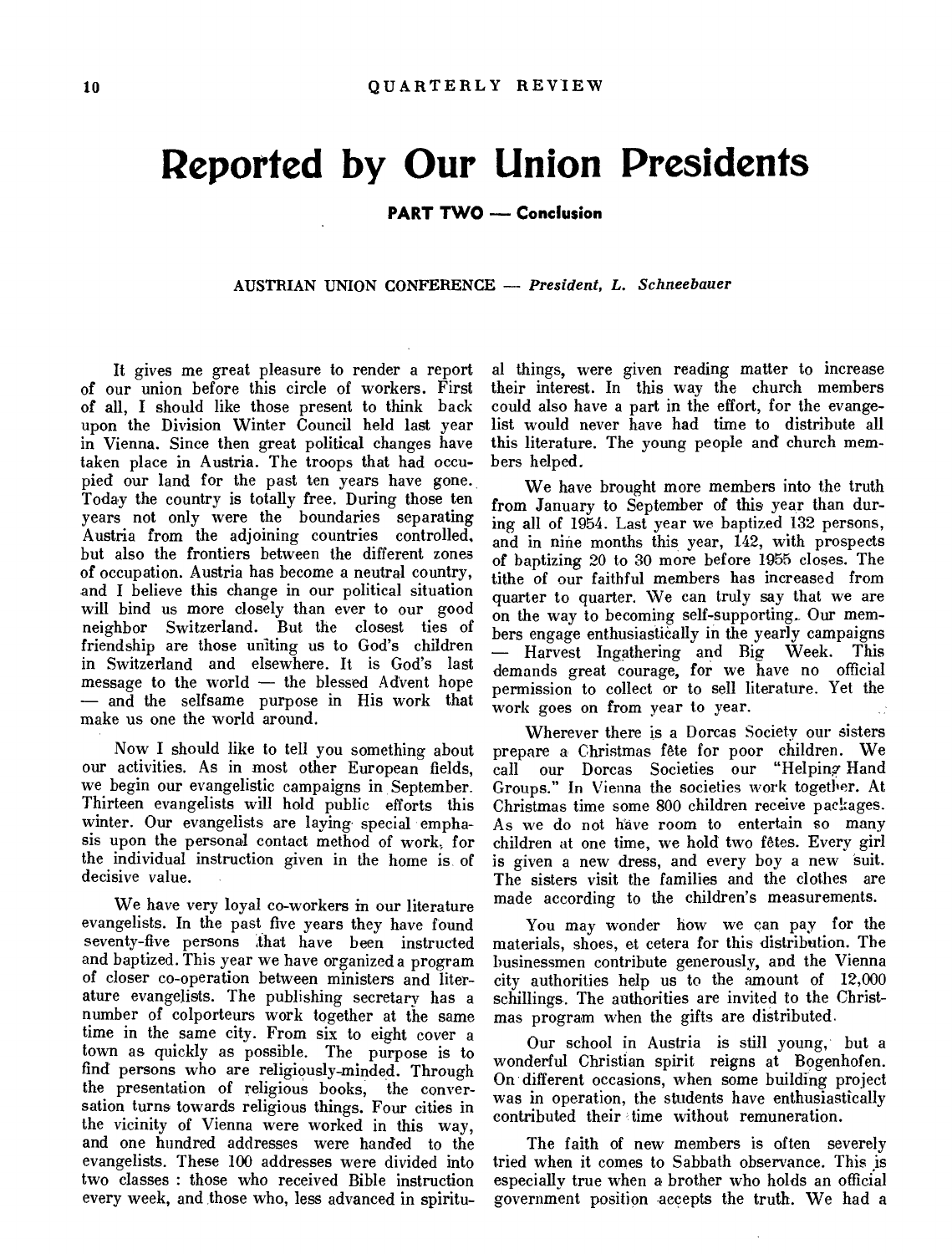friend, the father of two children of school age, who was a magistrate. He was baptized. Then he went to the Minister of Justice to ask for his Sabbaths free, firmly resolved that if this were refused him he would resign from his position. He was told he could never hope for Sabbath release ; but, miraculously, the responsible man granted his request. Of course our brother explained that he was willing to make up the time he did not work on Sabbath.

Very often we think of our brethren in the lands with which we have no present contact. We can only pray for them. While waiting for the glad day of reunion let us serve the Lord with joy, for the joy of the Lord is our strength. When Jesus appears in all His glory our joy will he complete. May we then be among those who will hail Him with songs of rejoicing.

### 0 0 0 0

#### ITALIAN UNION MISSION — *President, L. Beer*

Last Sabbath a missionary doctor was in Rome. He was returning to Malaysia. He had spoken to many churches in Australia and Europe, "But," he said, "the most interesting church I have ever visited is the one here in Rome." We ask Why ? The answer is very simple. Rome and Italy are Biblical lands. The apostle Paul and other apostles worked in Rome. Today all classes of Christians meet in "the eternal city." Not only did the martyrs of the Middle Ages die in Rome, but also those of the first centuries. Even at the present time it is not easy to be a Seventh-day Adventist in Italy.

I shall not speak to you about the catacombs, nor the Colosseum, nor the Waldensian Valleys, but about the beginnings and progress of the Adventist message in this land.

Italy holds a place of honor in the annals of Advent history. Here the work began in 1863 by a priest — Czechowsky. Ellen Gould White herself labored in the Waldensian Valleys. The first European Adventist lived in Torre Pellice. and Italy also claims the first European colporteur. The organized work in our union dates back to 1928.

In 1929 a great marriage took place in Italy. The state and the church were united, and thus the so-called Roman problem was solved. Certain progress followed this union. Since then our ministers carry a decree in their pockets — a. decree of religious "intolerance." But it is an historical fact that Rome never changes.

In 1941 we reached a church membership of 1,000. Eleven years later we had grown to 2,000, and our present membership is 2,200. Had not so many of our members emigrated to other countries, our church enrollment would be 3,000. During the first ten months of this year we baptized 150 persons — more than for all of 1954.

It is not easy to bring souls to accept the truth in any land, and it is especially difficult in our field. But we believe that the Gospel has the same power today as it had 1900 years ago when Paul wrote, "I am not ashamed of the Gospel of Christ : for it is the power of God unto salvation to every one that believeth" (Romans 1 : 16). I should like to relate some experiences that came about through this power.

Six years ago a naval officer in Messina accepted a transfer to Rome in order to be able to keep the Sabbath. He was employed at the Board of Trade, and obtained Sabbath privileges only with great difficulty. Year before last he received a letter from the President of the Board informing him that within three years he would have to give up his Sabbath-keeping or be dismissed. Finally the last Sabbath passed, and our brother faced dismissal. (Dr. J. Nussbaum is well acquainted with the Vice-President of the Board of Trade, and had given his support to the petition we had lodged in behalf of this member.) I telephoned Brother — that in all probability he would be called in before the President. This gentleman is a very zealous Catholic. Hundreds of employees tremble in his presence. But our brother is truly a converted man. When he entered the President's office he was asked to take a seat  $-$  an unheard of courtesy. He was greeted with, "Who is this Dr. Nussbaum anyway ?" "He is the general secretary for Religious Liberty in the whole world." "That doesn't interest me in the least," answered the President. "Is he an Adventist ." "Yes, he is my brother." "Look here !" continued the President, "for six years now I have been observing you and your Sabbath-keeping. One thing I must tell you. I am an earnest Catholic, but I must marvel at your faith. It must be rewarded. Today I will address a decree to the personnel chief. From now on you are free from Friday evening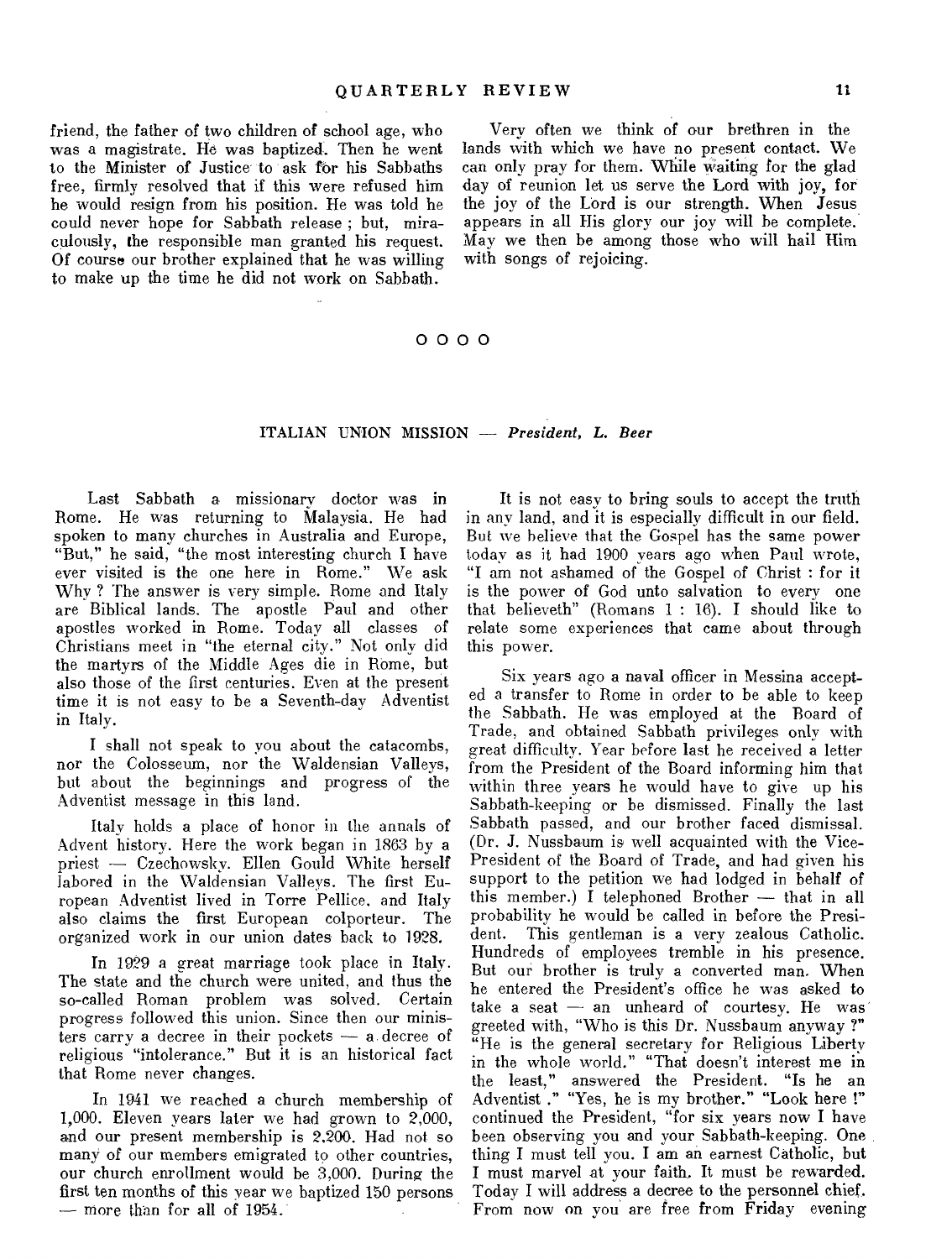until Saturday evening." Hundreds of employees were speechless that such a thing could happen. When the personnel chief was called to appear before the President, he trembled, for he knew he must give an answer for this case. He stood at attention, while our brother sat calmly in his chair. The chief was given orders to so organize the work that Brother — could make up the time lost on Sabbath. The following Sabbath our brother related his experience. Tears flowed. Yes, brethren, there *is* power in the Gospel of Christ . . . .

Last spring Sir Wiston Churchill was in Sicily, and our worker in a neighboring town felt that this great man should also have occasion to hear about the Advent message. Consequently he wrote a letter to Mr. Churchill, wishing him a pleasant period of rest in Sicily after his many great political victories, and expressing also the desire that God would permit him to learn about the blessed hope of Christ's coming. Mr. Churchill replied to this letter in his own handwriting, thanking our brother for his friendly message. The worker has been offered up to 30,000 lire for this letter.

In 1953 we received half of one 13th Sabbath Overflow. With this money we have built three small chapels in Sicily this year. One of these. the chapel in Piazza Armerina, seats 100. How many people do you think were present for the dedication ? Almost 250 besides from 60 to 80 children. . . .

Every Sabbath during the past five weeks I have been in a church where there was baptism; but we hope that before long we can report 52 baptismal services in a year. . . .

When I met Brother Beach at the 1954 General Conference Session, he asked me, "What is your goal for Italy ? " I answered, "A few weeks ago lightning made a breach in the Vatican walls, but we were not satisfied with the lightning. We should like to see a breach made in the walls of spiritual darkness." Do you know what our goal is ? That fire from heaven, the fire and power of the Holy Ghost will fall upon every -Adventist minister in Italy, so that the work of the Lord, may be finished triumphantly. Help us with your prayers.

#### 0 0 0 0

#### PORTUGUESE UNION MISSION — *President, E. Ferreira*

There are 2,134 members in the Portuguese Union which is composed of Portugal and a few island groups in the Atlantic Ocean : The Azores, The Cape Verde Islands, The Madeira Islands, St. Thomas Islands, and a small territory in Africa — Portuguese Guinea. In this latter territory we have no organized work, but there are a few members.

Our school in Portugal has been closed for two years, and we are still waiting for permission to re-open it. The same is true of a number of our meeting-halls. The Catholic religious influence is being felt everywhere, and sometimes where it is the least expected. Not long ago one of our sisters expressed the wish before her death that a Bible text be read at her grave at the time of her burial ; but this we were not allowed to do because we were Protestants.

Good work is being carried forward with the help of the Bible correspondence course, although our statistics are not very high. In a city in the north a couple was brought to a knowledge of the truth through this means. They showed such a missionary spirit that they interested other persons in the message. Today a hundred people are attending the meetings we are holding in this locality.

The colporteur work is going forward encouragingly. Our brethren and sisters sell mostly religious books. In 1955 we were happy we could publish a new edition of *Steps to Christ* and *Desire of ,Ages.* An edition of *Great Controversy* is in preparation.

On the island of St. Thomas we have just a few less than 200 members, but when the government census was taken in 1950, 950 persons wrote on their census blanks that they were Adventists. Does not this show the good influence our message is exerting on the inhabitants ?

We have a good primary school with an enrollment of ,300 pupils. 111 sat for the state examinations this year, and 110 passed. In spite of this, false propaganda was carried on against the school, following which an inspector from the metropolis came to look into the matter. But things turned in our favor, for he stated after his inspection that the Adventist school was the best on the island when it came to buildings and instruction.

To those who, ask whether it is worthwile to support our schools, I would like to mention the case of one of our students who was not an Adventist when he came to our school, but who became one later. He went from St. Thomas to Angola where he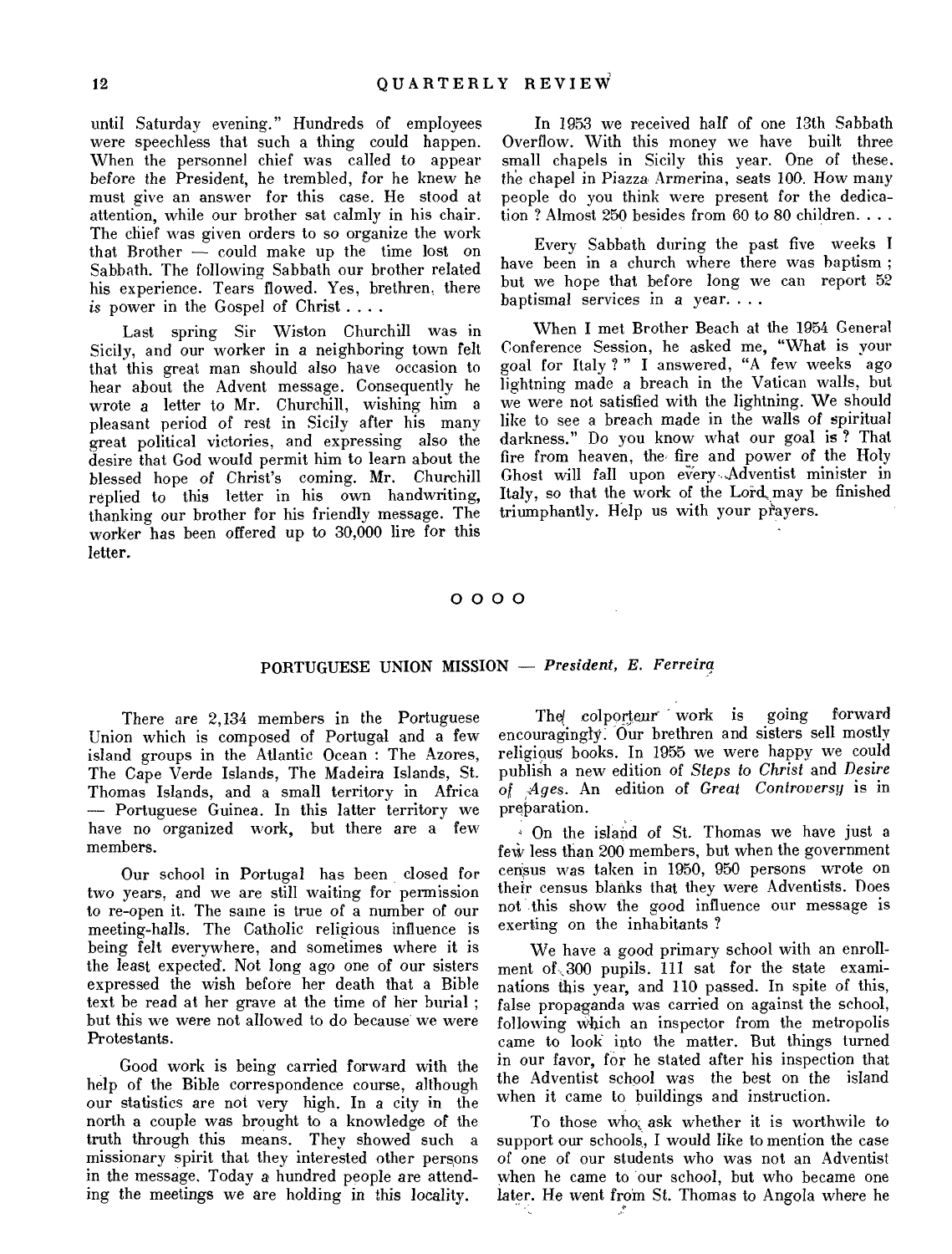presented himself to the authorities for the usual formalities. The governor asked our young brother to enter his service as a cook, but he objected, saying that he could not do so because of the Sabbath. Finally he had to comply with the governor's insistence, after having made the necessary arrangements for Sabbath-keeping. But he was put to the test in another way. He was offered wine, pork, and other unclean foods which he refused emphatically. All these temptations were instigated by the governor's wife who wished to make sure that our brother was sincere.

On an island in the Azores where we have a few members but no worker, the message was brought to the people in a very interesting manner. A Portuguese lady bought one of Elder Spicer's books when she was in America. When she returned to the Azores she put the book up in the attic, very much displeased with its contents. But she had a brother who later on found the book and read it. He became interested and began to keep the Sabbath. He won his whole family to the truth, with the exception of his sister who had been in America. This man contacted Adventists as soon as circumstances permitted, and now the whole group has been baptized.

Proportionately there are fewer illiterate people on the Cape Verde Islands than in Portugal itself. We have opened four schools in this territory. Even the children of some of the government colonial officials attend our schools. This year the government decided that in all the schools on the islands Saturday would be a day for sport and physical culture — something similar to. the way the Hitler youth were trained. Our worker addressed a petition to the school authorities, and the *Official Bulletin* announced that these exercises would take place on another day in the Adventist schools.

As mentioned in the beginning, we have a few members in Portuguese Guinea. This year a young man from Portugal went there to do colporteur work. During his leisure time he studied, and when the time came for the state examinations he went up for them. Put he had to pay a fine for not having taken the examination on the Sabbath. This was known all over the colony. A farmer who lived far away in the interior came to find our friend. He said, "I am glad to know that you have the same views as I. For six years now I have been keeping the Sabbath."

We can expect great things in the Portuguese Union in the future. Even if difficulties increase, God's cause knows no defeat. Like David of old we hear "the sound of a going in the tops of the mulberry trees."

#### 0 0 0 0

## PORTUGUESE AFRICAN UNION. MISSION — A. *J. S. Casaca, President Bongo Mission, reporting*

Of all Portuguese territory, Angola is the most Portuguese. Its area is 125,000 square kilometers. The population is made up of 50,000 Europeans and 4,200,000 natives. Seven principal dialects are spoken.

The work in Angola is not as easy as one might think. We must battle against three important factors : Catholic pressure which is becoming more and more acute, heathenism, fetishism. With the apostle Paul we may well say that the Gospel is the power of God to transform men and peoples in Angola.

At present there are more than 10,000 church members in Angola. We shall probably reach 25,000 Sabbath school members at the end of 1955. There are 6,000 young people, and 5,400 are enrolled in our schools.

The most important work in Angola is being carried on in the medical line. Dr. Parsons, assisted by Doctor Moretti, has done a noble work which has contributed to break down many barriers of prejudice. The authorities look upon our educa -

tional work with much appreciation also, and even the Catholics speak highly of it.

Some time ago an educational inspector was sent from Portugal to inspect non-Catholic schools in Angola. He visited our stations at Bongo and Nova Lisboa, and expressed great satisfaction of what he found in these institutions. He presented the mission with a written approval, stating that of all the mission stations he had visited our Bongo station came the nearest to meeting the requirements of the Department of Public Education of Angola. This statement is all the more valuable seeing that on a number of occasions we have been accused of working against the national interests of Angola.

A young man from Bongo had been praying for a long time for the conversion of his mother. During a meeting where 2,000 persons were present, an appeal was made to accept Christ. More than 200 persons went forward, and among them was an old woman who, to everyone's surprise said : "You all know me. I was a dreadful sorceress ; but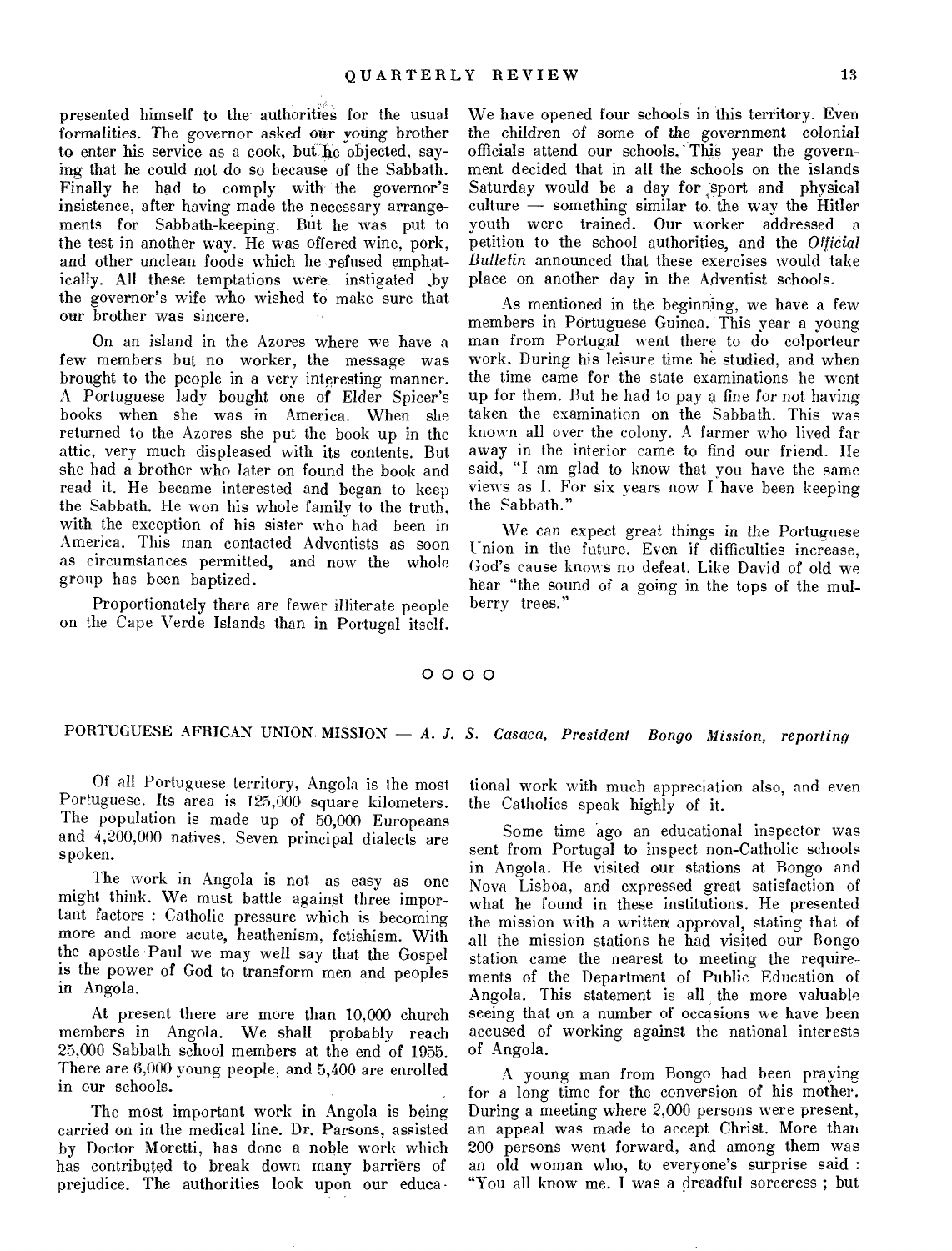today I have heard the call of the Lord. The Spirit of God has touched my heart, and I stand here to give my testimony. I do not want to be a sorceress any longer, but a Christian. I have helped cause the death of many members of your families." Then she took off her fetishes — one after another. They filled a small basket. It was a very touching scene when our young brother came forward and embraced his mother and praised God for having heard his prayers.

Another young man by the name of Jonas took part in the M. V. Classes. Thinking he was incapable of doing anything' of much account, he was left aside. Once when the groups were organized and he had been left out, he asked for a picture roll and started off. For seven months no one knew what had become of Jonas. It was supposed that he had

given up the truth. But one day during our travels we met him again. He was carrying something on his head — his picture roll.

He had organized a Sabbath school of 45 members in the village where he went. We were surprised to see the good group he had brought together. Besides his picture roll he was carrying also a bag which contained the tithes and offerings of the group. A worker was sent to this sector, and Jonas started off again to create other interests. As a result of his work four churches were raised up and more than  $400$  baptisms took place in these churches.

This year there were more than 1,500 baptisms in the Angola Union Mission. Much still remains to be done. It is not in vain that we have labored. The work in Angola is preparing for the final victory.

### 0 0 0 0

#### FRENCH EQUATORIAL AFRICAN UNION MISSION — *K. Scheidegger, Secretarg-Treasurer, reporting*

It is a great joy for me to be present at this Division Committee; and to listen to the reports of the different countries represented here. Indeed, we do not often have the privilege of being in Europe and meeting with our brethren and sisters. So the memories of the days spent with you will be a comfort to me in the trying moments which at one time or another come to every missionary.

I would like to read a declaration by Dr. Schweizer, which well expresses how every missionary feels towards the'black races : "An immeasurable debt rests upon us and upon our civilization. We are not free to choose whether we *will* or *will not*  (italics ours) uplift the colored races. We owe it to them. The good that we do them is not an act of charity. It is an act of reparations." This is a debt all civilized nations owe : I mean all those that are profiting from material progress, and whose duty it is to see that less privileged nations benefit from this material progress.

But we have an infinitely greater debt to pay. In the 18th century the natural harbor of Douala was used for many long years as a slave-traffic port. This shameful commerce spread out over a large part of the Cameroun territory. The natives left in the country were the sick, the old, the decrepit. So those of the present generation are their descendants. Although the white race Although the white race has now established itself in the Cameroun with philanthropic motives, our debt has not been lessened for that. Rather it increases day by day, for the slavery of the population is just as real today, although it is another kind of slavery. It is the slavery of alcohol, for in all the cities of the country a native can buy all the wine he wishes. In certain places he can buy it "by the minute." That is, he pays for as much as he can drink during a minute. The natives are totally ignorant of the harm alcohol does their health. Most of them come from the hush, and take to drink readily. The white race unscrupulously exploits this weakness. Thus the harm done to the natives in this way is far greater than all the good done by hospitals and schools, for the majority of the population are afflicted by this terrible vice of drunkenness. This is why we rejoice all the more to have church members who are faithful and who live up to the good principles we have taught them. They are thankful to have been freed from the slavery of alcohol and of sin in general.

Most of the natives in our sector of the Cameroun have been under the influence of Christianity for about a century, but this power that comes from above requires a great deal of time before it brings forth fruit. And after all a native remains a native. We do not try to make a white man out of him. We endeavor only to enlighten his darkened soul with the Gospel, so that his life may be transformed.

The task is immense, for a non-converted negro has a hard cruel heart, which nothing seemingly can soften. He' has no feelings of tenderness for anyone, not even for his own parents or relatives. Let me give you an illustration. One evening a white man, trembling from fear, knocked at the door of our little African hut, and begged me, as a missionary, to intervene to stop the murder that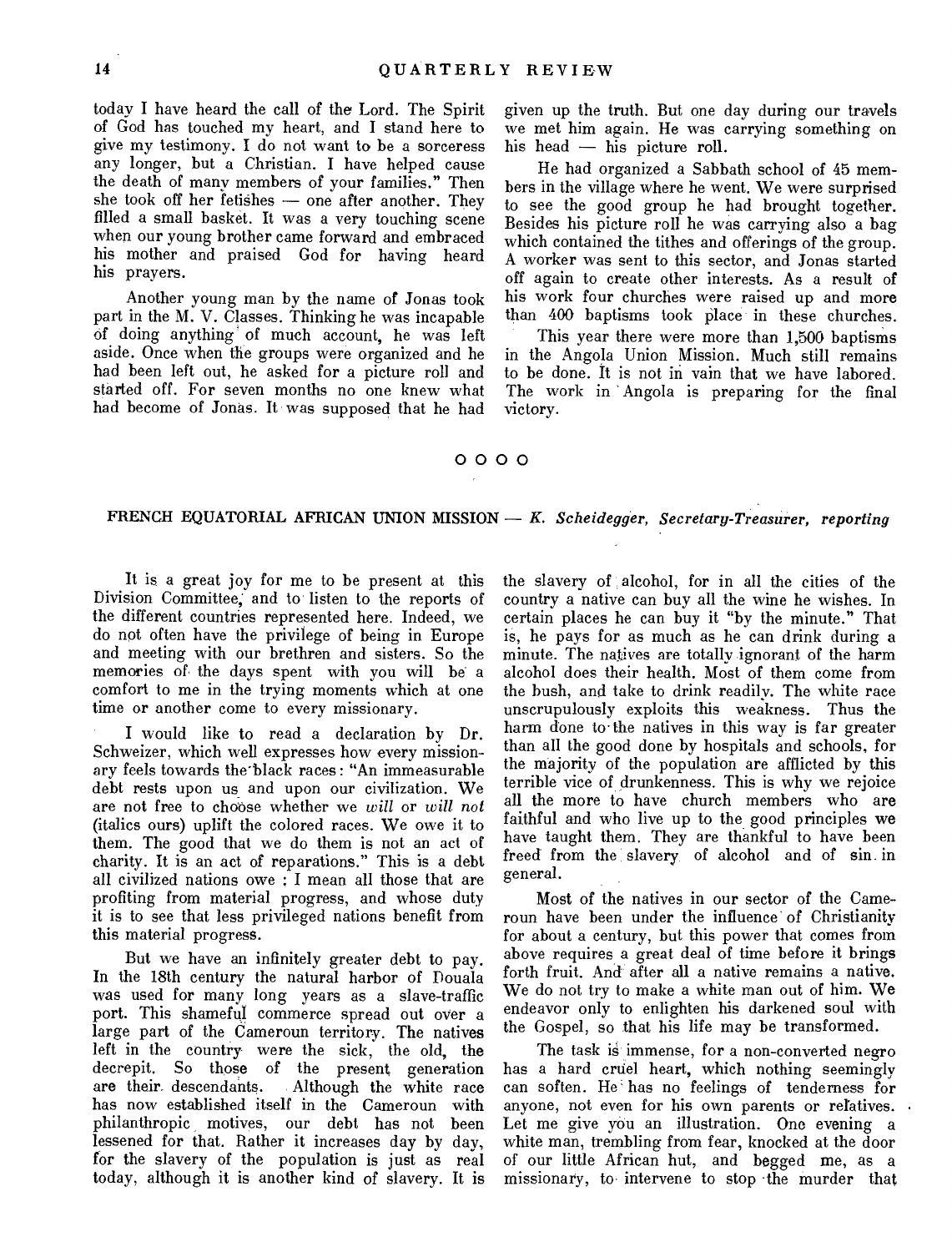was taking place near where he lived. First of all we notified the police, and then proceeded to the hut where a most abominable sight met our eyes. Bound hand and foot, the victim`lay writhing on the mud floor. A great number of men were watching the scene. One man was literally butchering the victim's face and arm with a huge kitchen knife. The poor man had already lost consciousness and was foaming at the mouth. It was an innocent person who was paying the penalty for his sister. She had lodged a complaint at the police station and these men were determined to take out vengeance on her, but as she had been able to escape they thought of nothing better than to inflict the punishment upon her brother after having tracked him all through the village as though he had been a wild beast.

I can assure you that Christian natives abandon completely and definitely such barbarous practices, and foster feelings of good-will in their hearts towards their fellow-men.

Now I wish to speak to you about the missionary status in all the country. The three oldest stations are Nanga-Eboko, Bertoua and Batouri. Yaounde is the present Union headquarters, but Nanga is still the principal station. Here we have a school with 400 children in the primary department and from 60 to 80 students in the Bible department. A dispensary is also doing a good work for the natives. Other stations are established all over the country. They are prosperous and developing normally. I would not forget to mention the one in the north, at Koza, where we are building a hospital in which we have placed great hopes.

The French Equatorial African Union Mission has more than 4,000 baptized believers and some 10,000 Sabbath school members. When it comes to our primary schools, dispersed throughout the country, they group together more than 4,000 children. But all this, encouraging as it is, is definitely insufficient. It is our purpose to carry aloft the banner of peace and salvation farther and still farther into the great Cameroun country to the many souls waiting in darkness for the proclamation of the last message.

THE SNIPER

"I understand that poor Joel just isn't making a success of his work. From what I hear, they aren't satisfied with him and are thinking of making a change" — and the speaker shakes his head in pseudo sadness. (Did I hear a faint gunshot in the distance ? Well, maybe I was mistaken.)

"They say that Penelope doesn't have any friends in the new school where she's attending this year. Oh, I don't know anything definite  $-$ 

just a general impression that she isn't the popular girl she used to be  $-$ " (There it is again, that definite sound of a gunshot.)

"It's now a quite generally known fact that Professor Blank can't begin to fill the shoes of his predecessor. I guess they realize what a mistake they made in asking him to take the job." *Now* I've finally identified that faint sound of gunfire. It's the sharp pistol report of the verbal sniper as he sends his bullet winging on its way !

As I understand a sniper in the military sense. he's an individual who stays pretty well hidden and takes aim at targets that are usually a considerable distance away from him. These habits are also indigenous to the verbal sniper. He assumes an air of hypocritical regret over the disagreeable bits of information and opinion he must pass on, at the same time protecting himself by nearly always prefixing his attacks with "They say" or "I heard" or "It's generally known" or "It seems that." A few moments of thoughtful attention reveal, however, that these are merely clumps of literary camouflage behind which he is hiding.

Of course the intended victim of a real-life sniper is not left unaware of his danger for long. He runs for cover, madly, if he's wise. But the verbal sniper is much more free to ply his trade, and it's doubtful whether the great majority of his victims ever are aware that their reputations are bleeding from so many wounds. It's all so insidious.

I'm really not eager to make any close-up study of a sniper, for it's a dangerous business. But from what I've observed at a safe distance, he seems most to enjoy taking aim at those who are working harder than he is, making more of a success, or trying harder to live up to the best within themselves. Most shocking of all, with real venom he snipes at the sincere, struggling Christian.

Poor sniper — he has to keep his weapons ready for use at all times. He can't afford to relax his vigil long enough to meditate on the poverty of his own soul. How unlike Christ, who tried to heal, not wound, who dealt tenderly even with the broken reed and smoking flax.

Anne Observer, in *The Review and Herald,*  July 5, 1956, page 15.

### SOUTHERN EUROPEAN **QUARTERLY REVIEW**

Organ of the Southern European Division of Seventh-day Adventists published every quarter Address of Editor (to whord all manuscripts should be sent)

Hôheweg 17, Berne, Switzerland.